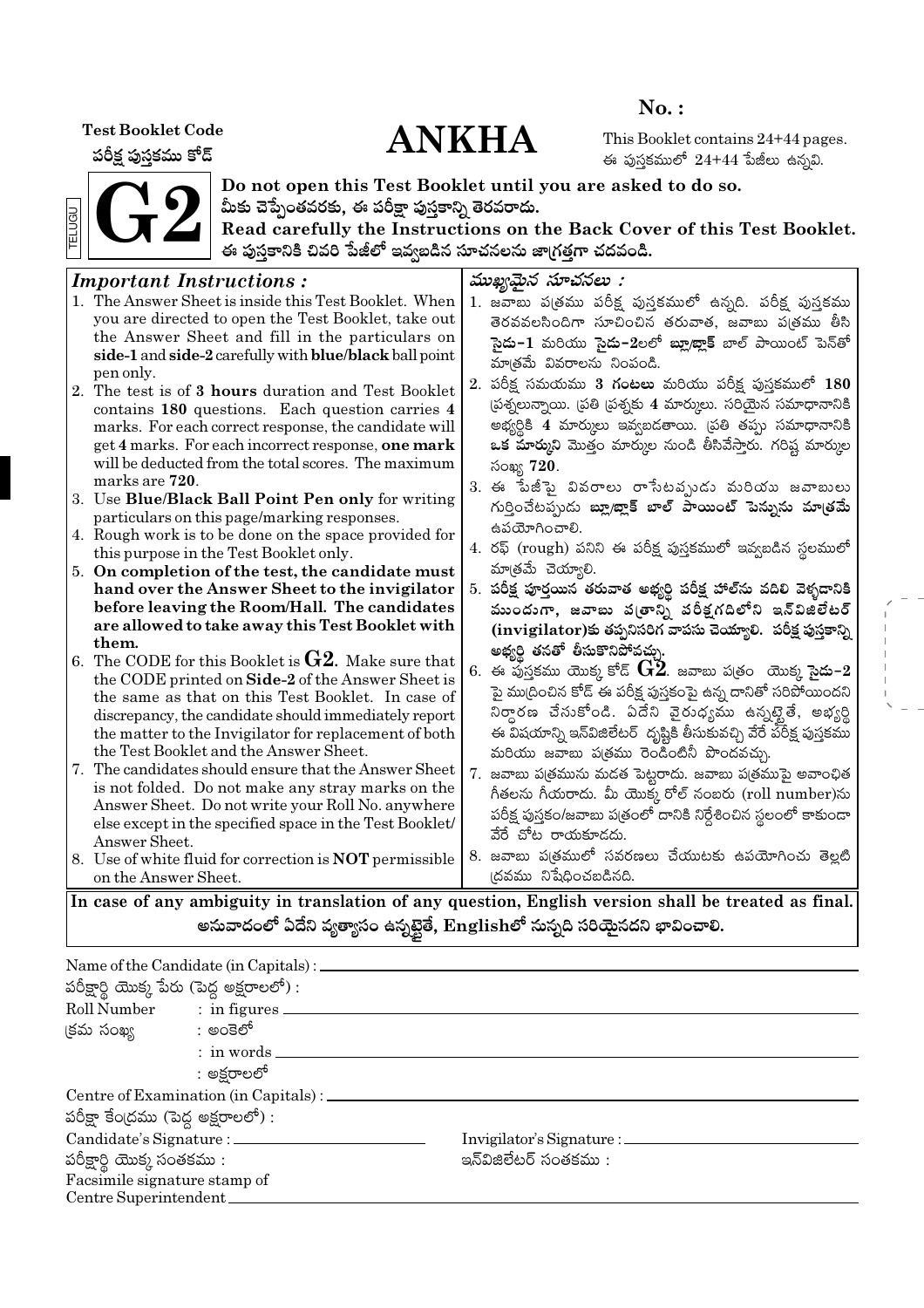| $\bf{G2}$ |                            |                                                                                                                                                                                                             | $\bf{2}$ |                   | TELUGU                                                                                                                             |
|-----------|----------------------------|-------------------------------------------------------------------------------------------------------------------------------------------------------------------------------------------------------------|----------|-------------------|------------------------------------------------------------------------------------------------------------------------------------|
| 1.        | (a)<br>(b)                 | మానవ చర్యల వలన కలిగిన వాతావరణంలో మార్పుల వలన<br>పరిణామం చెందిన జీవులకు సంబంధించి <b>సరియైన</b><br>ఉదాహరణ(ల)ను గుర్తింపుము.<br>గాలపెగొస్ ద్వీపాలలోని డార్విన్ ఫించ్లు.<br>గుల్మనాశక రోగనిరోధక కలుపు మొక్కలు. | 5.       | (1)<br>(2)<br>(3) | క్రోమోజోముల ద్వారా వంశపారంప్యత అనే సిద్దాంతాన్ని<br>ప్రయోగాత్మకంగా నిరూపించిన శాస్త్రవేత్త ఎవరు ?<br>సట్టన్<br>బవేరి<br>మోర్తాన్   |
|           | $\left( \mathrm{c}\right)$ | మందులకు తట్టుకొను నిజ కేంద్రక జీవులు.                                                                                                                                                                       |          | (4)               | ಮಂದಲ್                                                                                                                              |
|           | (d)                        | మానవునిచే సృష్టించబడిన కుక్కలవంటి పెంపుడు<br>జంతువుల జాతులు.                                                                                                                                                | 6.       |                   | దిగువ ఇవ్వబడిన జతలలో (pairs) ఏ జత ఏకకణ శైవలాలకు<br>చెందినది ?                                                                      |
|           | (1)                        | $(a)$ మరియు $(c)$                                                                                                                                                                                           |          | (1)               | <i>జెలిడియం</i> మరియు <i>గ్రాసిలేరియా</i>                                                                                          |
|           | (2)                        | (b), (c) మరియు (d)                                                                                                                                                                                          |          | (2)               | <i>అనాబినా</i> మరియు <i>వాలువాక్స్</i>                                                                                             |
|           | (3)                        | (d) మాత్రమే                                                                                                                                                                                                 |          | (3)               | <i>క్లోరెల్లా</i> మరియు <i>స్పిరులినా</i>                                                                                          |
|           | (4)                        | (a) మాత్రమే                                                                                                                                                                                                 |          | (4)               | లామినేరియా మరియు సర్దాసం                                                                                                           |
| 2.        | (1)                        | ద్వితీయ అండమాతృకణ యొక్క క్షయకరణ విభజన పూర్తి<br>అయ్యే సమయం :<br>లైంగిక సంపర్క సమయలో                                                                                                                         | 7.       |                   | ద్వితీయ జీవ(కియ ఉత్పన్నాలు – ఉదాహరణకి నికోటిన్,<br> స్టికినిన్ మరియు కఫిన్లను మొక్కలు ఉత్పత్తి చేస్తాయి –<br>ఎందుకొరకు:            |
|           | (2)                        | సంయుక్త బీజము ఏర్పడిన తరువాత                                                                                                                                                                                |          | (1)               | పెరుగుదల (పతిస్పందన                                                                                                                |
|           | (3)                        | శు(కకణము అండముతో అతుక్కుంటున్నప్పుడు<br>(అతికేటప్పుడు)                                                                                                                                                      |          | (2)<br>(3)        | రక్షణ చర్య<br>(పత్యుత్పత్తి పై (పభావం                                                                                              |
|           | (4)                        | అందోత్సర్గానికి ముందు                                                                                                                                                                                       |          | (4)               | పోషక విలువ                                                                                                                         |
| 3.        | (1)                        | వైరాయిద్స్తోకు సంబంధించి దిగువ వాటిలో ఏది <b>సరియైనది</b> ?<br>వీటిలో (పోటీను తొడుగు లేని స్వేచ్చా ఆర్.ఎన్.ఎ.<br>$(RNA)$ ఉందుట.                                                                             | 8.       |                   | బికనీరి యూస్ మరియు మరీనో రామ్స్ మధ్య సంపర్కం ద్వారా<br>అభివృద్ధి చేసిన కొత్త జాతి గొ(రె 'హిసార్దేల్' ఈ రకమైన<br>సంకరణానికి ఉదాహరణ: |
|           | (2)                        | వీటిలో (పోటీను తొడుగు కల్గిన డి.ఎన్.ఎ. (DNA)                                                                                                                                                                |          | (1)               | ఉత్పరివర్తన (పజననం                                                                                                                 |
|           |                            | ఉందుట.                                                                                                                                                                                                      |          | (2)               | పర (పజననం                                                                                                                          |
|           | (3)                        | వీటిలో (పోటీను తొడుగు లేని స్వేచ్ఛా డి.ఎన్.ఎ.                                                                                                                                                               |          | (3)               | అంతః¦్రజననం                                                                                                                        |
|           |                            | (DNA) සංයාහ.                                                                                                                                                                                                |          | (4)               | బాహ్య సంపర్కం                                                                                                                      |
|           | (4)                        | వీటిలో (పోటీను తొదుగు కల్గిన ఆర్.ఎన్.ఎ. (RNA)<br>ఉందుట.                                                                                                                                                     | 9.       | దశ :              | <i>ప్లాస్మోడియం</i> యొక్క మానవ దేహంలోకి (పవేశించే సాంక్రమిక                                                                        |
| 4.        |                            | ఒక మొక్క భాగాలలో రెండు తరాలు ఉంటాయి - ఒకటి మరొక                                                                                                                                                             |          | (1)               | స్పోరోజాయిట్లు                                                                                                                     |
|           | దానిలో :                   |                                                                                                                                                                                                             |          | (2)               | న్తీ సంయోగ బీజమాతృకలు                                                                                                              |
|           | (a)                        | పరాగకోశంలోని పరాగ రేణువులు                                                                                                                                                                                  |          | (3)               | పురుష సంయోగ బీజమాతృకలు                                                                                                             |
|           | (b)                        | అంకురోత్పత్తి చెందుతున్న పరాగ రేణువు లోపల<br>ఉన్న రెండు పురుష సంయోగ బీజాలు                                                                                                                                  |          | (4)               | (టోఫోజాయిట్లు                                                                                                                      |
|           | $\left( \mathrm{c}\right)$ | ఫలములోని విత్తనం                                                                                                                                                                                            | 10.      |                   | గడ్డి ప(తాలలో రాత్రి మరియు ఉదయం పూట నీరు (దవ                                                                                       |
|           | (d)                        | అండంలోని పిండకోశము                                                                                                                                                                                          |          |                   | రూపములో వాటి అ(గభాగాల ద్వారా వెలువదును.<br>ఈ<br>[ప(కియను ఏమంటారు?                                                                  |
|           | (1)                        | $(a)$ , $(b)$ మరియు $(c)$                                                                                                                                                                                   |          | (1)               | వేరు ఒత్తిడి                                                                                                                       |
|           | (2)                        | $(c)$ మరియు $(d)$                                                                                                                                                                                           |          | (2)               | నిపానం                                                                                                                             |
|           | (3)                        | $(a)$ మరియు $(d)$                                                                                                                                                                                           |          | (3)               | కణ(దవ్యసంకోచము                                                                                                                     |
|           |                            |                                                                                                                                                                                                             |          |                   |                                                                                                                                    |

 $(4)$ (a) మా<sub></sub>తమే  $(4)$   $\exp(\frac{\pi}{6})$   $\sin(\frac{\pi}{6})$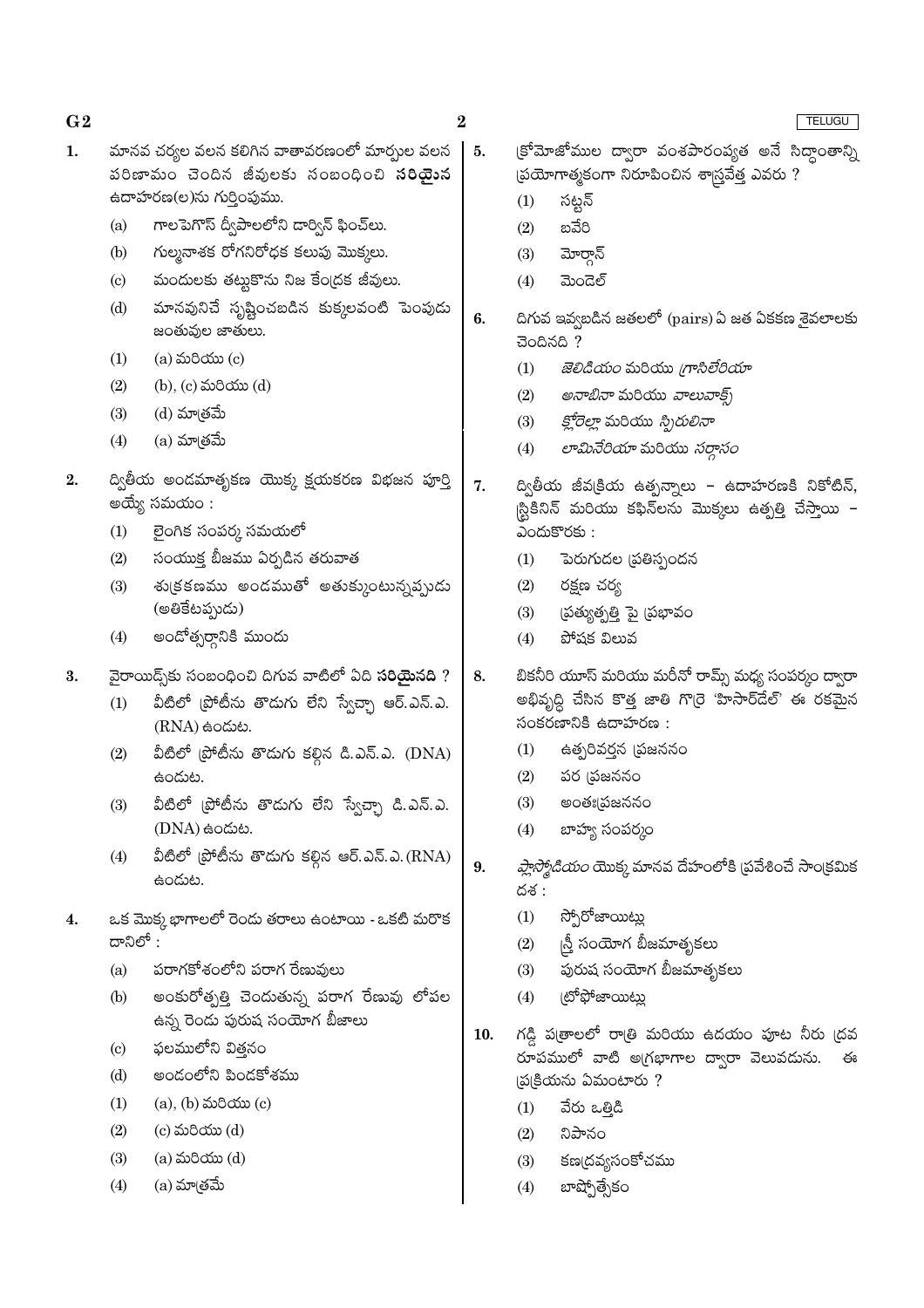- ఎస్.ఎల్. మిల్లర్ జరిపిన (పయోగాలలో, దిగువ ఇవ్వబడిన 11. వాటిలో (గూపు/సముదాయాన్ని కలపడం చే అమైనో ఆమ్లాలను .<br>ఒక మూసి వేయబడిన ఫ్లాస్ములో సృష్టించాడు :
	- $CH_3$ ,  $H_2$ ,  $NH_4$  మరియు నీటి ఆవిరి  $800^{\circ}$ C వద్ద  $(1)$
	- $CH_4$ ,  $H_2$ ,  $NH_3$  మరియు నీటి ఆవిరి  $600^{\circ}$ C వద్ద  $(2)$
	- $CH_3$ ,  $H_2$ ,  $NH_3$  మరియు నీటి ఆవిరి 600°C వద్ద  $(3)$
	- $CH_4$ ,  $H_2$ ,  $NH_3$  మరియు నీటి ఆవిరి  $800^{\circ}$ C వద్ద  $(4)$
- ఆవరణ వ్యవస్థలో మొత్తం (పాథమిక ఉత్పాదన మరియు నికర 12. (పాథమిక ఉత్సాదనల సంబంధిత విషయాలలో దిగువ ఇవ్వబడిన వ్యాఖ్యలలో ఏది **సమంజసమైనది** ?
	- స్థూల (పాథమిక ఉత్పాదన, నికర (పాథమిక ఉత్పాదన  $(1)$ కంటె ఎప్పుడూ ఎక్కువే.
	- స్థూల (పాథమిక ఉత్పాదన, నికర (పాథమిక  $(2)$ ఉత్పాదనలు ఒకలాగే ఉంటాయి.
	- స్థూల (పాథమిక ఉత్పాదనకు, నికర (పాథమిక  $(3)$ ఉత్పాదనకు ఎలాంటి సంబంధం లేదు.
	- స్మూల (పాథమిక ఉత్పాదన, నికర (పాథమిక ఉత్పాదన  $(4)$ కంటె ఎప్పుడూ తక్కువే.
- 13. ఒక వాహకానికి సంబంధించిన విషయంలో, ఏ రకమైన (కమకం DNA బంధిత కాపీ సంఖ్యను నిర్దేశిస్తుంది. అది <u>ධයි ?</u>
	- ಓರಿ ಸಚಿತ್ (Ori site)  $(1)$
	- పాలిం(డోమిక్ (కమకం (Palindromic sequence)  $(2)$
	- రికగ్నిషన్ సైటు (Recognition site)  $(3)$
	- సెలెక్టెబుల్ మార్కర్ (Selectable marker)  $(4)$
- ఘనాకార ఉపకళ సూక్ష్మ చూషకాలు కలిగిన (బష్ ఉపరితలం 14. గలవి ఉండు స్థానం :
	- లాలాజల (గంథుల నాళాలు  $(1)$
	- నె(ఫ్రాన్లోని సమీప సంవళితనాళం  $(2)$
	- యూస్టేషియన్ నాళం  $(3)$
	- పేగు లోపలి తలం  $(4)$
- ఏ (వదేశం/స్థానములో అండము యెుక్క దేహము, 15. అందవృంతము (funicle) తో కలిసి ఉంటుంది:
	- అండద్వారం (Micropyle)  $(1)$
	- $(2)$ මංයාණ: ජකෂාවර (Nucellus)
	- ජ**ு** (Chalaza)  $(3)$
	- వితుదార (Hilum)  $(4)$
- కాంతి చర్యలో, ప్లాస్టోక్వినోన్ ఎల్కక్టానులలో బదిలీలను 16. కల్గించడానికి వీలు కల్పిస్తుంది.
	- $\mathrm{Cytb}_6$ f కాంప్లెక్స్ నుండి PS-I  $(1)$
	- PS-I నుండి NADP<sup>+</sup>  $(2)$
	- PS-I నుండి ATP సిందేజు  $(3)$
	- PS-II నుండి Cytb<sub>6</sub>f కాంప్లెక్స్ (complex)  $(4)$
- ఈ క్రింద ఇవ్వబడిన వ్యాధులు, వాటిని కలుగజేసే జీవులను 17. జతపరిచి **సరియైన** ఐచ్చికాన్ని గుర్తింపుము.
	- వరుస I వరుస - II టైఫాయిడ్ ఉకరేరియా  $(a)$  $(i)$ న్యుమోనియా ప్లాస్మోడియం  $(b)$  $(ii)$
	- ఫైలేరియాసిస్ సాల్మోనెల్హా  $(c)$  $(iii)$
	- మలేరియా  $(d)$ హీమోపిలస్  $(iv)$  $\overline{A}$

|            | (a)   | (D)      | w        | (a)   |
|------------|-------|----------|----------|-------|
| (1)        | (iii) | (iv)     | $\rm(i)$ | (ii)  |
| (2)        | (ii)  | $\rm(i)$ | (iii)    | (iv)  |
| <b>(3)</b> | (iv)  | $\rm(i)$ | (ii)     | (iii) |
| $\Delta$   | (i)   | (iii)    | (11)     | (iv)  |

ఈ క్రింది వరుసలలోని వానిని జతపరిచి **సరియైన** ఐచ్చికాన్ని 18. గుర్తింపుము.

|     | వరుస - I                     |      | వరుస - II        |
|-----|------------------------------|------|------------------|
| (a) | క్లా[స్టీడియం<br>బ్యుటిలికమ్ | (i)  | సైక్లోస్పోరిన్-A |
| (b) | [టైకోడర్మా<br>హేలీస్పోరమ్    | (ii) | బ్యుటిరిక్ ఆమ్లం |

- $(c)$ మొనాస్మస్  $(iii)$ సి(టిక్ ఆమ్లం పర్బూరియస్
- ఆస్పర్జిలస్ నిగర్ రక్త కోలెస్టెరాల్సు  $(d)$  $(iv)$ తగ్గించే కారకం
- $(d)$ (b) (a)  $\left( \mathrm{c} \right)$  $(1)$  $(ii)$  $(i)$  $(iv)$  $(iii)$  $(2)$  $(i)$  $(ii)$  $(iv)$  $(iii)$  $(3)$  $(iv)$  $(iii)$  $(ii)$  $(i)$  $(4)$  $(iii)$  $(iv)$  $(ii)$  $(i)$
- కార్డేటా వర్గానికి సంబంధించిన ఈ క్రింది వానిలో ఏ వ్యాఖ్యలు 19.  $\delta$ විශු කිරීම  $\delta$ 
	- యూరోకార్డేటాలో పృష్ఠవంశం తలనుండి తోక వరకు  $(a)$ ఉండి జీవిత పర్యంతము ఉంటుంది.
	- వర్టిబేటాలో పృష్ణవంశము పిందాభివృద్ధి దశలో మాత్రమే  $(b)$ ఉంటుంది.
	- కేంద్ర నాడీ వ్యవస్థ పృష్ణ భాగాన ఉండి బోలుగా  $(c)$ ఉంటుంది.
	- కార్డేటా 3 ఉవవర్తాలుగా విభజించబడింది :  $(d)$ హెమికార్డేటా, ట్యూనికేటా మరియు సెఫాలోకార్డేటా
	- $(c)$  మరియు $(a)$  $(1)$
	- $(2)$ (a) మరియు (b)
	- $(3)$ (b) మరియు (c)
	- $(4)$ (d) మరియు (c)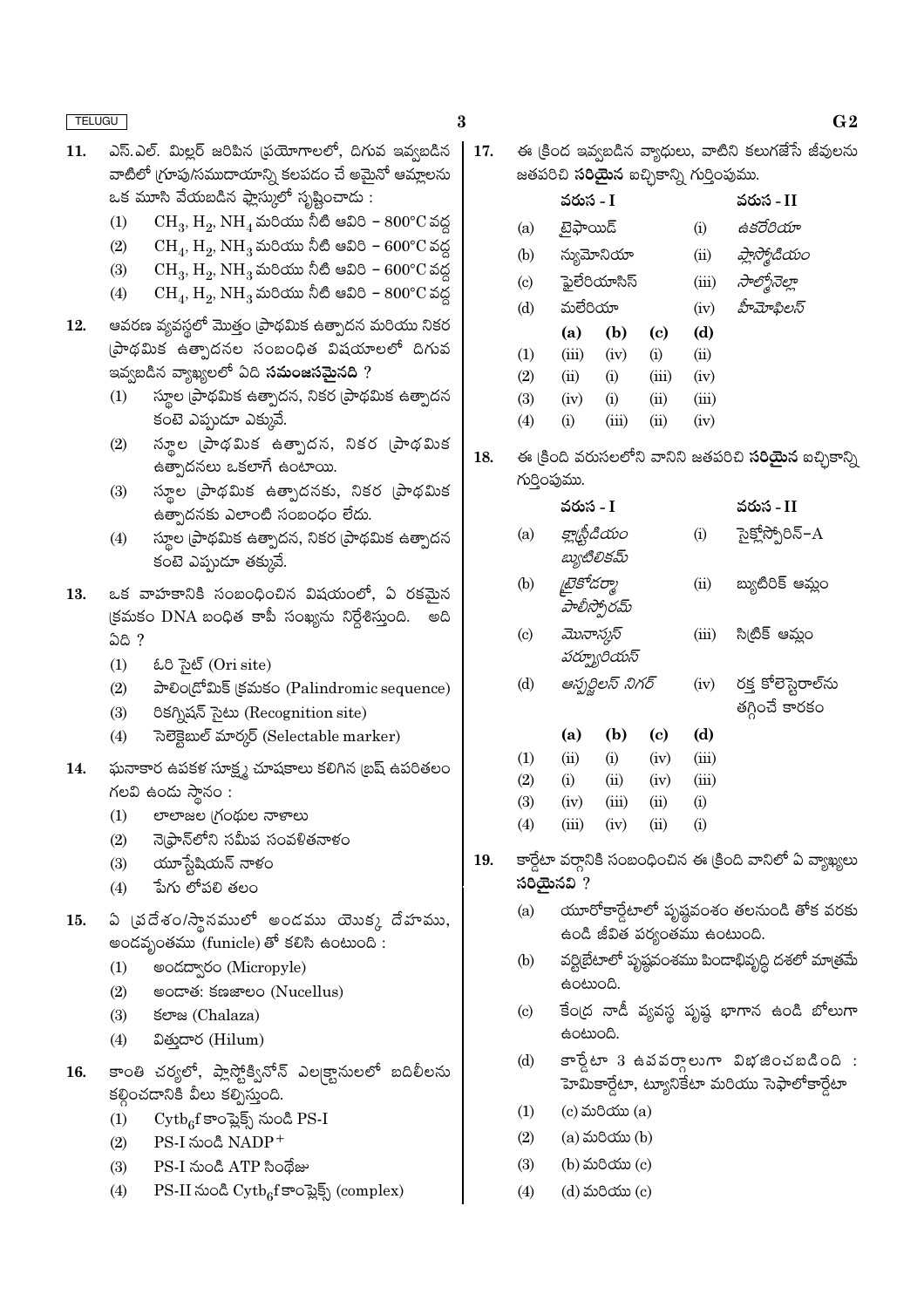ఆహారనాళంలోని గోబైట్ కణాలు దీనినుండి మార్చు రేఖ లఘు కిరణ పుష్పములు (Ray florets) దీనిని కలిగి 20. 26. ఉందును ?  $300000$ : స్తంభాకార ఉపకళా కణాలు  $(1)$  $(1)$ ఊర్వ అందాశయం కాం[డోసైట్లు  $(2)$ అందకోశాధిస్థిత అందాశయం  $(2)$  $(3)$ సంయుక్త ఉపకళా కణాలు  $(3)$ అర్ధ నిమ్న అందాశయం శల్మల ఉపకళా కణాలు  $(4)$  $(4)$ నిమ్న అండాశయం విత్తన సుప్తావస్థను నిర్దేశించే వ్రుక్రియను ని**రోధించనిది** 21. <u>ධයි ?</u> 27. దిగువ ఇవ్వబడిన వాటిల్లోని ఏ నిర్మాణాలలో వరుసగా గ్లై కోసైడిక్ బంధము (glycosidic bond) మరియు పెప్టైడు  $(1)$ అబ్సిసిక్ ఆమ్లం ಬಂಧಾಲು (peptide bonds) ಹಿಂಟಾಯ ? ఫినాలిక్ ఆమ్లం  $(2)$ పారా–ఆస్కార్భిక్ ఆమ్లం గ్లిసరాల్, (టిప్పిన్  $(3)$  $(1)$ జిబ్బరిల్లిక్ ఆమ్లం  $(4)$ సెల్యులోజు, లెసిథిన్  $(2)$ అనులేఖన సమయంలో DNA కుండలిని తెరచుటకు ఏ  $(3)$ ఇన్యులిను, ఇన్పులిన్ 22. ఎంజైమ్ సహాయపడుతుంది? ఖైటిన్, కొలెస్టెరాల్  $(4)$  $DNA$  హెలికేజ్  $(1)$ ఈ క్రింది వ్యాఖ్యలలో సరిగాలేని వ్యాఖ్యను గుర్తింపుము. 28.  $DNA$  పాలీమరేజ్  $(2)$ ట్రోఇన్సులిన్ C-పెప్తైడ్ అనే అదనపు పెప్త్టెడ్ కలిగి  $\rm{RNA}$  పాలీమరేజ్  $(3)$  $(1)$ DNA లైగేజ్ ఉంటుంది.  $(4)$  $(2)$  $\beta$ యాశీల ఇన్సులిన్ A మరియు B శృంఖలాలు కలిగి దిగువ వాటిని సరిగా జతపరుచుము : 23  $H^+$  బంధాలతో సహలగ్నమయి ఉంటాయి. ఉత్పేరక చర్య నిరోధకము రిసిన్  $(i)$  $(a)$ జన్యు ఇంజనీరింగ్ ద్వారా లభించే ఇన్సులిన్  $\emph{E-Coli}$  $(3)$ పెప్త్టెడు బంధాలు కల్గినవి మెలనేట్  $(ii)$  $(b)$ లో ఉత్పత్తి అవుతుంది. శిలీం(ధ కణకవచ పదార్థం ఖైటిన్  $(iii)$  $\left( \text{c} \right)$ వూనవునిలో  $(4)$ ఇన్పులిన్ ద్వితీయ జీవ(కియోత్సన్నము కొల్హాజిను  $(d)$  $(iv)$ సంశ్రేషించబడుతుంది.  $\delta$ రియైన ఐచ్చికాన్ని ఎంపిక చేయుము: కణచ(కంలో విభజన చెందే కొన్ని కణాలు ని)ష్రమిస్తాయి (exit). 29.  $(a)$ (b)  $(c)$  $(d)$ ఇవి క్రియాశూన్యత కల్గిన శాకీయ కణాల్లోకి (పవేశిస్తాయి.  $(1)$  $(iii)$  $(i)$  $(iv)$  $(ii)$  $(2)$  $(iii)$  $(iv)$  $(i)$  $(ii)$ దీనిని శాంత (quiescent -  $\mathrm{G}_{0}$ ) దశ అంటారు. దిగువ  $(3)$  $(ii)$  $(iii)$  $(iv)$  $(i)$ ఇవ్వబడిన వాటిల్లో ఏ (ప్రక్రియలో ఇది చివరిగా జరుగుతుంది ?  $(4)$  $(ii)$  $(iv)$  $(iii)$  $(i)$  $(1)$  $G_1$ దశ ద్విపార్శ్వ సౌష్ఠవం కలిగి అశరీర కుహర జంతువులకు 24.  $S<sub>0</sub>$ శ  $(2)$  $\dot{\text{tan}}$ హరణ :  $(3)$  $G_2$ దశ ప్లాటీహెల్మింథెస్  $(1)$  $(4)$  $M$ దశ ఆస్కెల్మింథెస్  $(2)$ ಅನೆಲಿದ್  $(3)$ అంతరదశలో  $G_1$  దశకు సంబంధించిన **సరియైన** వ్యాఖ్యను 30. టీనోపోరా  $(4)$ గుర్తింపుము. డయాబిటిస్ మెల్లిటస్ నిర్ధారణకు మూత్రంలో వీటివల్ల 25.  $(1)$ కణాంగాలన్నీ పునర్య్యవస్థీకరించబడతాయి. అవుతుంది : కణం జీవ(కియాత్మకంగా చురుకుగా ఉండి,  $(2)$ యురీమియా మరియు వృక్క కాల్క్యులై  $(1)$ పెరుగుతుంది కాని DNA ప్రతికృతి చేసుకోదు. కీటోన్యూరియా మరియు గ్లైకోస్యూరియా  $(2)$  $(3)$ కేందక విభజన జరుగుతుంది. వృక్క కాల్క్యులై మరియు హైపర్గ్లైకేమియా  $(3)$ 

యురీమియా మరియు కీటోన్యూరియా

 $(4)$ 

 $\boldsymbol{4}$ 

 $G<sub>2</sub>$ 

 $DNA$  సంశ్లేషణ లేక (పతికృతి జరుగుతుంది.  $(4)$ 

TELUGU

(పోఇన్పులిన్ గా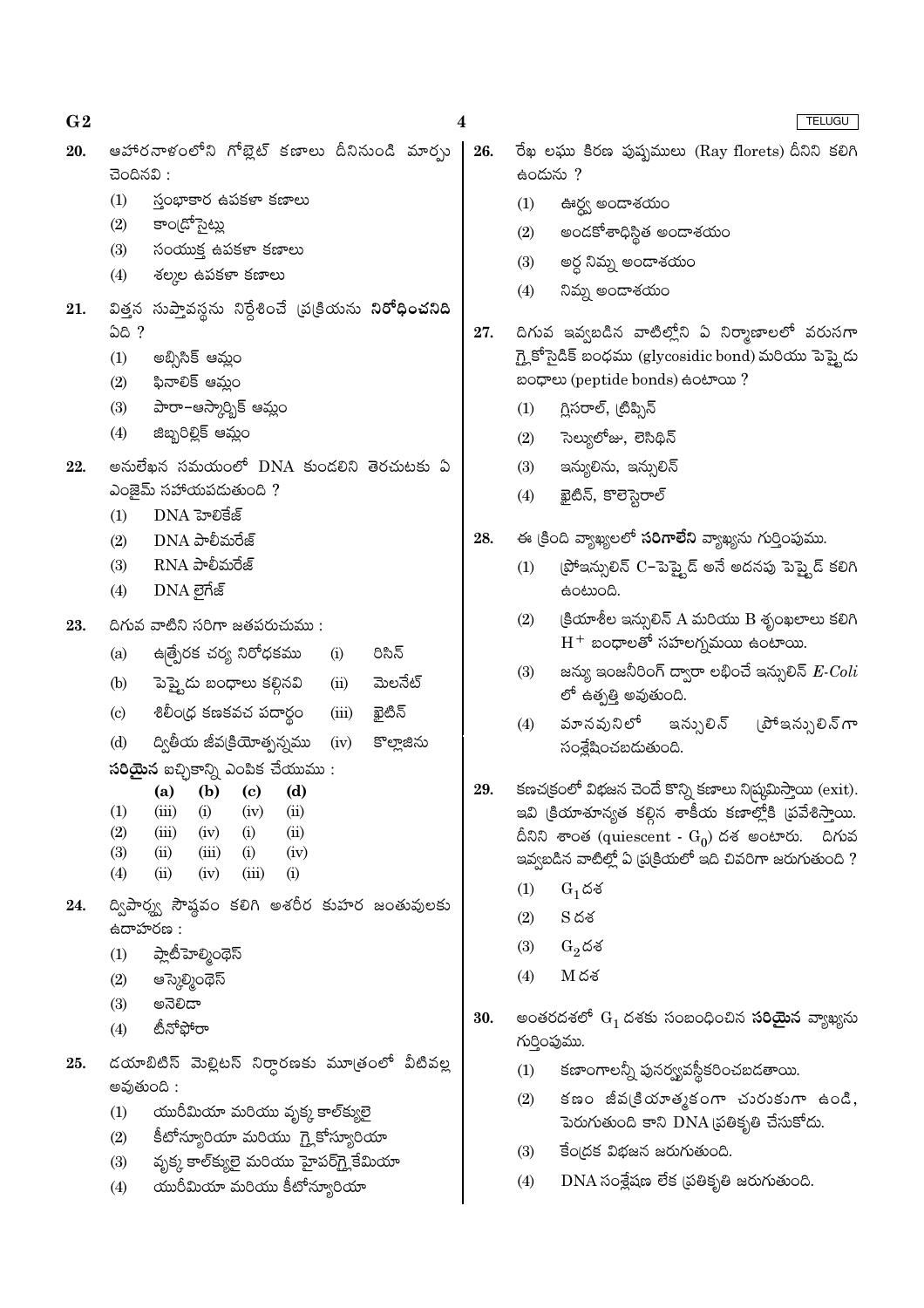- $\beta$ మాణ ECG లో QRS సంక్షిష్టం దీనిని సూచిస్తుంది: 31.
	- కర్ణికల విధృవీకరణ  $(1)$
	- $(2)$ జఠరికల విధృవీకరణ
	- $(3)$ జఠరికల పునర్ధృవీకరణ
	- కర్ణికల పునర్ధృవీకరణ  $(4)$
- సాధారణ క్షీరద కణంలో రెండు (పక్కపక్కనగల క్షార జతల 32. మధ్య దూరం  $0.34$  nm అయినవృుడు మరియు ద్వికుండలాకార DNA యొక్క మొత్తం క్షార జతల సంఖ్య  $6.6 \times 10^9$  bp అయినప్పుడు ఆ DNA యొక్క పొడవు  $\omega$ మారుగా ఇంత ఉంటుంది:
	- $2.5$  మీటర్న  $(1)$
	- $2.2$  మీటర్లు  $(2)$
	- $(3)$  $2.7$  మీటర్లు
	- $2.0$  మీటర్లు  $(4)$
- (పపంచములోని ఏ (పదేశంలో అధిక (పజాతుల వైవిధ్యం 33.  $\frac{1}{6}$ oh<sup>?</sup>
	- మెడగాస్మర్  $(1)$
	- $(2)$ హిమాలయాస్
	- అమెజాన్ ఫారెస్తు  $(3)$
	- వెస్టర్న్ ఘాట్స్ ఆఫ్ ఇండియా  $(4)$
- మురుగు (పక్షాళనలో ఈ (కింది వానిలో దేనిని అవాయు స్లడ్జ్ 34. డైజెస్టర్లో వేస్తారు ?
	- తేలియాదే చెత  $(1)$
	- (పాథమిక చికిత్స తరువాతి వ్యర్థాలు  $(2)$
	- స(కియమైన బురద  $(3)$
	- (పాథమిక స్లడ్ట్ (బురద)  $(4)$
- సినాప్తోనీమల్ సంక్లిష్టం కణవిభజనలోని ఈ దశలో 35.  $500$   $\frac{1}{200}$ 
	- జైగోటీన్  $(1)$
	- డిపోటీన్  $(2)$
	- లెప్తోటీన్  $(3)$
	- పాచీటీన్  $(4)$
- $\bf{5}$ 
	- 36. లైంగిక సంక్రామిక వ్యాధులు ఉన్న సమూహాన్ని గుర్తింపుము.
		- గనోరియా, మలేరియా, జననాంగ హెర్నెస్  $(1)$
		- $(2)$  $AIDS$ , మలేరియా, ఫైలేరియా
		- $(3)$ క్యాన్సర్, AIDS, సిఫిలిస్
		- గనోరియా, సిఫిలిస్, జననాంగ హెర్నెస్  $(4)$
	- 37. సరియైన వ్యాఖ్యను గుర్తింపుము.
		- గ్మూకగాన్ అనునది హైపోగ్హైసీమియాతో సంబంధం  $(1)$ కలిగి ఉంటుంది.
		- క్తోమకణాలు మరియు ఎడిపోసైట్లపై ఇన్సులిన్ పని  $(2)$ చేస్తుంది.
		- ఇన్సులిన్, హైపర్గ్లోసీమియాతో సంబంధం కలిగి  $(3)$ ఉంటుంది.
		- గ్లూకోకార్టికాయిద్లు గ్లూకోనియోజెనెసిస్ను (పేరేపిస్తాయి.  $(4)$
	- లెగ్యుమినస్ కుటుంబములోని వేరు బొడిపలలో నైట్రోజినేజు 38. జరుపు ఉత్పేరక చర్యచే (catalyzed) ఏర్పడిన ఉత్పన్నం (ఉత్పన్నాలు) :
		- నైట్రేట్ మాత్రమే  $(1)$
		- $(2)$ అమ్మోనియా మరియు ఆమ్లజని
		- $(3)$ అమ్మోనియా మరియు ఉదజని
		- అమ్మోనియా మాౖతమే  $(4)$
	- జెల్ ఎల<sub>(</sub>క్టోఫోరెసిస్ పద్ధతిలో దిగువ ఇవ్వబడిన వాటిలో 39.  $\alpha$ కదానిని ఉపయోగించి విభేదించబడిన DNA పోగులను గుర్తించవచ్చు. అది ఏది ?
		- యు.వి. రేడియేషన్లో ఎథీడియం బోమెడ్  $(1)$
		- యు.వి. రేడియేషన్లో ఎసిటోకారమిన్  $(2)$
		- ఇన్(ఫారెడ్ రేడియేషన్లో ఎథీడియం (బోమైడ్  $(3)$
		- (పకాశవంతమైన నీలి కాంతిలో ఎసిటోకారమిన్  $(4)$
	- ఈ క్రింది పద్ధతులలో దేనివలన గర్భధారణ చేయలేని స్ర్రీలలో 40. పిందాలను బదిలీ చేసారు ?
		- GIFT మరియు ZIFT  $(1)$
		- ICSI మరియు ZIFT  $(2)$
		- GIFT మరియు ICSI  $(3)$
		- ZIFT మరియు IUT  $(4)$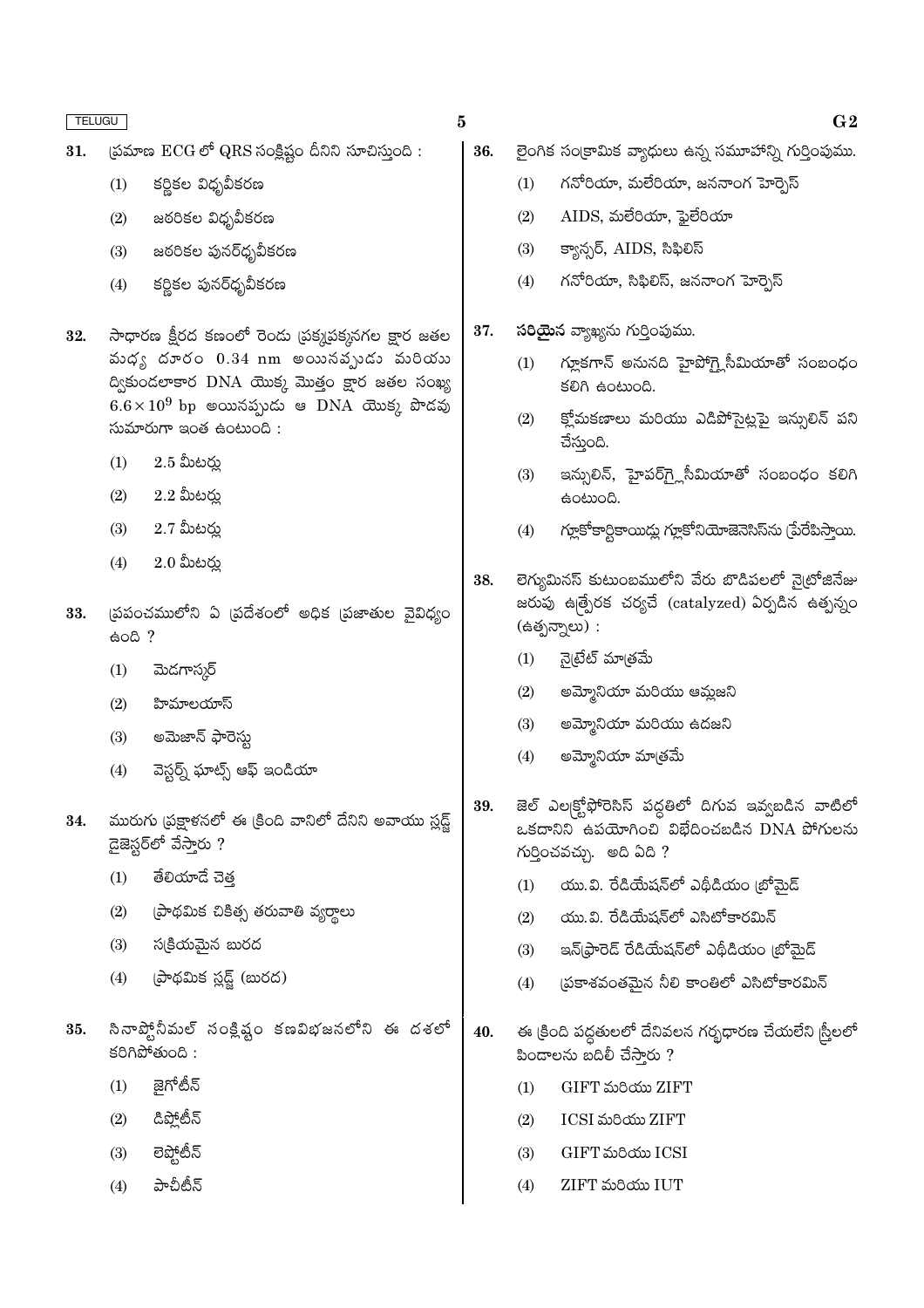- $G<sub>2</sub>$
- సరిగా జతపరిచిన ఐచ్చికాన్ని గుర్తింపుము. 41.
	- ఫినైల్కీటోన్యూరియా ఆటోసోమల్  $(1)$ డామినెంట్ టైయిట్ ఆటోసోమల్ రెసెసివ్  $(2)$ కొడవలి కణ రక్త హీనత -(టెయిట్,

 $|S^6$ మోసోమ్- $11$ 

 $\boldsymbol{6}$ 

- థలస్సీమియా  $X \times \text{S}$ లగ్న  $(3)$
- $Y$  సహలగ్న హీమోఫిలియా  $(4)$
- దిగువ ఇవ్వబడిన వాటిలో ఒకటి జనాభకు సంబంధించినది 42. కాదు.
	- $(1)$ జనన సంఖ్య (Natality)
	- మరణ సంఖ్య  $(2)$
	- జాతుల మధ్య జరిగే (ప్రక్రియ  $(3)$
	- లింగ నిష్మతి  $(4)$
- కాంతి శ్వాసక్రియలోని రూబిస్కో (RuBisCo) ఎంజైము చే 43. జరుపబడు ఆక్సీజనీకరణ (oxygenation) చర్యలో ఇవి  $\delta$ ర్చడుతాయి:
	- 3-C యౌగికం (compound) యొక్క ఒక అణువు  $(1)$
	- $(2)$ 6-C యౌగికం (compound) యొక్క ఒక అణువు
	- 4-C యౌగికం (compound) యొక్క ఒక అణువు  $(3)$ మరియు 2-C యౌగికం (compound) యొక్క ఒక అణువు
	- $(4)$ 3-C యౌగికం (compound) యొక్క రెండు అణువులు
- 44. మొక్కల సంబంధిత అవసరమైన ముఖ్య మూలకాలు మరియు వాటి సంబంధిత విధుల గురించి ఇవ్వబడిన వాటిని జతపరచుము :

| (a)                        | ఐరన్   |                    |                            | కాంతిజల విచ్చేధన              |
|----------------------------|--------|--------------------|----------------------------|-------------------------------|
|                            |        |                    |                            | (Photolysis)                  |
| (b)                        | జింకు  |                    | (ii)                       | పరాగ రేణువుల అంకురోత్పత్తి    |
| $\left( \mathrm{c}\right)$ | బోరాన్ |                    | (iii)                      | ప(తహరిత జీవసంశ్లేషణ           |
| (d)                        |        | మాంగనీస్           |                            | $(iv)$ IAA జీవసంశ్రేషణ        |
|                            |        |                    |                            | సరియైన సమాధానం ఎంపిక చేయుము : |
|                            | (a)    | (b)                | $\left( \mathrm{c}\right)$ | (d)                           |
| (1)                        | (iv)   | (iii)              | (ii)                       | (i)                           |
| (2)                        | (iii)  | (iv)               | (ii)                       | (i)                           |
| (3)                        | (iv)   | (i)                | (ii)                       | (iii)                         |
| $\left( 4\right)$          | (ii)   | $\rm \textbf{(i)}$ | (iv)                       | (iii)                         |

- $45.$ నిజ కేంద్రక (eukaryotic) కణాలలోని ఏ ద్రత్యేక స్థానంలో గ్లైకోట్రోటీన్లు (glycoproteins) మరియు గ్లైకోలిపిదులు (glycolipids) ఏర్పడుతాయి?
	- పెరాక్సిసోమ్ను (Peroxisomes)  $(1)$
	- గాల్గి దేహాలు (Golgi bodies)  $(2)$
	- $(3)$ పాలిసోమ్సు (Polysomes)
	- అంతర్జీవ (దవ్య కణజాలం (Endoplasmic  $(4)$ reticulum)
- 46. ఉచ్చాన జరిగేటప్పుడు జరిగే **సరియైన** క్రియలను గుర్తింపుము.
	- విభాజకపటలం సంకోచిస్తుంది.  $(a)$
	- బాహ్య పర్శుకాంతర కండరాలు సంకోచిసాయి  $(b)$
	- పుపుస ఘనపరిమాణం తగ్గుతుంది  $\left( \mathrm{c}\right)$
	- ఫుఫుస అంతర పీడనం పెరుగుతుంది  $(d)$
	- (c) మరియు (d)  $(1)$
	- $(2)$  $(a)$ ,  $(b)$  మరియు  $(d)$
	- $(3)$ (d) మా(తమే
	- $(4)$  $(a)$  మరియు $(b)$
- కాండం యొక్క పీఠభాగం నుండి ఉదృవించు వేర్లను 47.  $\delta$ మంటారు ?
	- ౹పాథమిక వేరు  $(1)$
	- $(2)$ ఊడ వేర్తు
	- పార్శ్వ వేర్డు  $(3)$
	- తంతుయుత వేర్తు  $(4)$
- అర్ధ నిమ్న (half inferior) అండాశయం దీనిలో ఉంటుంది ? 48.
	- $(1)$ ఆవాలు
	- $(2)$ సన్ఫ్లవర్
	- ෂ**හසාපාර** (Plum)  $(3)$
	- $(4)$ వంకాయ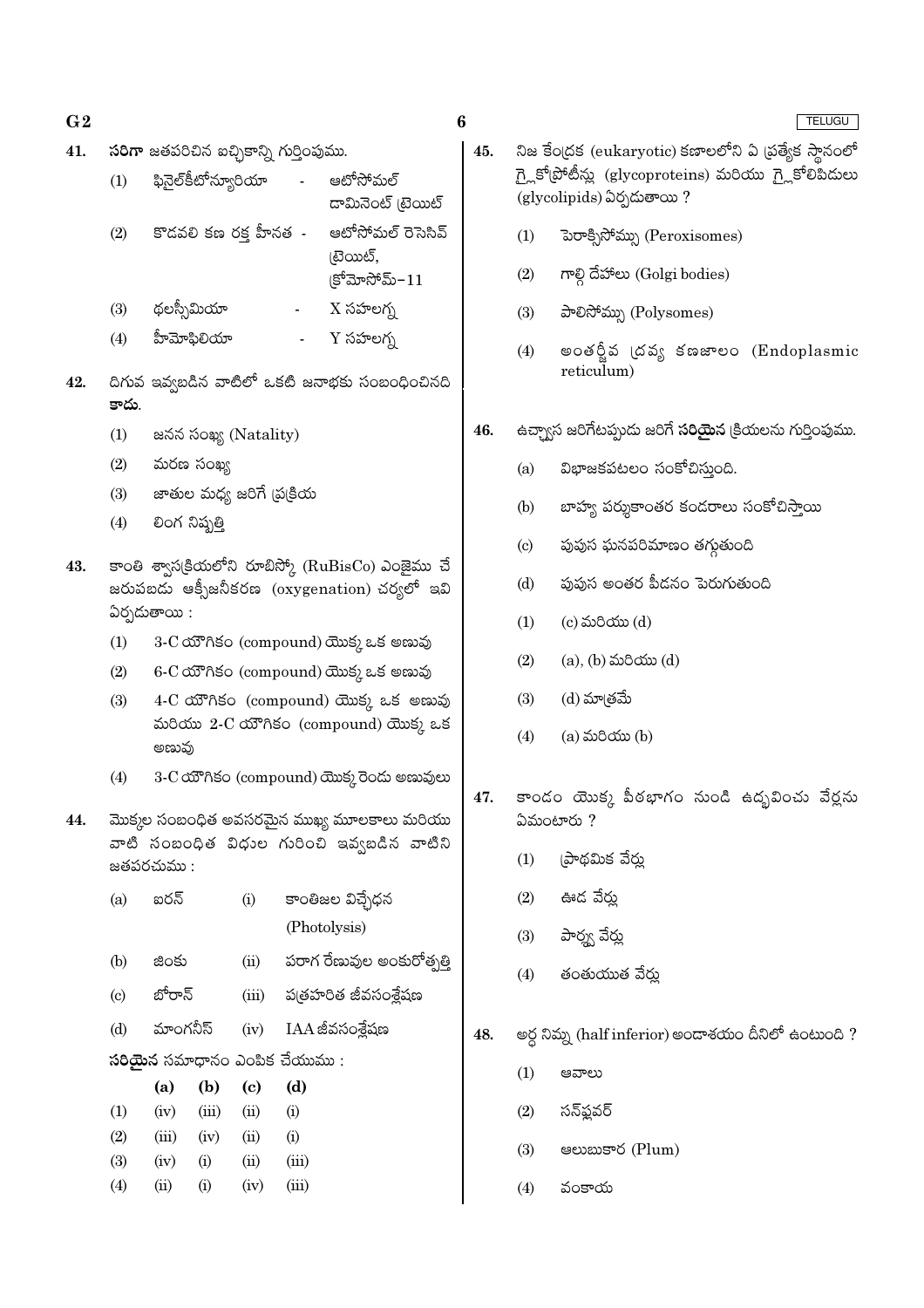$(3)$ 

 $(4)$ 

 $(iv)$ 

 $(ii)$ 

49.

| గుర్తింపుము.                |           |                |      |          | (కింది వరుసలలోని వానిని జతపరిచి <mark>సరియైన</mark> ఐచ్చికాన్ని |  |  |  |  |
|-----------------------------|-----------|----------------|------|----------|-----------------------------------------------------------------|--|--|--|--|
|                             | వరుస - I  |                |      |          | వరుస - II                                                       |  |  |  |  |
| (a)                         |           | ఫ్లవక పర్శుకలు |      | (i)      | రెండవ మరియు ఏడవ<br>పర్శుకల మధ్య                                 |  |  |  |  |
| (b)                         | ఏ(కోమియన్ |                |      | (ii)     | భుజాస్లి శీర్వము                                                |  |  |  |  |
| $\left( \mathrm{c} \right)$ | అంసఫలకం   |                |      | (iii)    | జ@తుక                                                           |  |  |  |  |
| (d)                         |           | అంసకుహరం       |      | (iv)     | ఉరోస్గితో<br>సంధించబడి ఉండవు                                    |  |  |  |  |
|                             | (a)       | (b)            | (c)  | (d)      |                                                                 |  |  |  |  |
| (1)                         | (i)       | (iii)          | (ii) | (iv)     |                                                                 |  |  |  |  |
| (2)                         | (iii)     | (i)            | (iv) | $\rm(i)$ |                                                                 |  |  |  |  |
|                             |           |                |      |          |                                                                 |  |  |  |  |

బొద్దింక తలను తీసివేసినప్పటికీ అది కొన్ని రోజుల వరకు 50. జీవించి ఉండగలగడానికి గల కారణం:

 $(i)$ 

 $(i)$ 

 $(ii)$ 

 $(iii)$ 

బొద్దింకలో నాడీవ్యవస్థ ఉండదు.  $(1)$ 

 $(iii)$ 

 $(iv)$ 

- తల నాడీ వ్యవస్థలో కొద్ది భాగం కలిగి మిగిలిన  $(2)$ భాగమంతా శరీరంలోని ఉదర భాగమంతా ఉంటుంది.
- తలలో 1/3 వంతు నాడీ వ్యవస్థ ఉండి మిగిలినది  $(3)$ శరీరంలోని పృష్ణ భాగమంతా ఉంటుంది.
- బొద్దింకలోని అధ్యాహార వాహికా నాడీ సంధులు  $(4)$ ఉదరంలోని ఉదరభాగంలో ఉంటాయి.
- దిగువ ఇవ్వబడిన వాటిలో ఏ వివరణ సరియైనది కాదు ? 51.
	- రసదారువు నీరు మరియు ఖనిజలవణాలను వేరునుండి  $(1)$ ప్రతాలకు అంద చేయును.
	- రసదారువు తేలికైన రంగును కల్లి ద్వితీయ దారువు  $(2)$ లోపల ఉంటుంది.
	- టానిన్అు, రెసిన్లు, నూనేలు మొదలగునవి పేరుకొని  $(3)$ ఉండటంచే అంతర్గారువు ముదురు గోధుమ $(dark)$ రంగును కల్గి ఉందును.
	- అంతర్గారువు నీటి (పసరణను జరుపదు కాని యాంట్రిక  $(4)$ బలాన్ని ఇస్తుంది.
- *బాసిల్లస్ థూరింజియెన్సిస్* (Bt) యొక్క హానికారక జన్యువును స్రవేశపెట్టి అభివృద్ధి చేసిన Bt పత్తి వంగడం (రకం) దీనికి రోగనిరోధకత (దాఢినుండి తట్టుకునే సామర్థ్యం) కలిగి ఉంటుంది.
	- $(1)$ శిలీం(ధ వ్యాధులు
	- వృక్ష నిమటోడ్<mark>ల</mark>ు  $(2)$
	- కీటక పరభక్షులు  $(3)$
	- $(4)$ కీటకాల చీడపురుగులు

53. ఒక సారి (one turn) జరుగు సిట్రికామ్లం వలయంలోని అథస్థపదార్థస్థాయి ఫాస్ఫారిలేషనుల యొక్క సంఖ్య ఎంత ?

- ఒకటి  $(1)$
- $(2)$ రెండు
- $(3)$ మూదు
- సున్నా  $(4)$
- రెగ్ట్రిక్షన్ ఎంజైములకు సంబంధించిన **సరిగాలేని** వ్యాఖ్యను 54. గుర్తింపుము.
	- అవి DNA పోగుని పాలిండ్రోమిక్ స్థానాలలో ఛేదన  $(1)$ (కట్) చేస్తాయి.
	- జన్యు ఇంజనీరింగ్లలో అవి ఉపయోగపడతాయి.  $(2)$
	- $DNA$  లైగేజ్లను ఉపయోగించి జిగురుకొనలను  $(3)$ అతికించవచ్చు.
	- డ్రతి రె<sub>స్</sub>నిక్షన్ ఎంజైము DNA వరుస(క్రమం యొక్క  $(4)$ పొడవును గమనించి పని చేసుంది.
- 55. పెంగ్విన్లు మరియు డాల్ఫిన్ల ఫ్లిప్పర్లు (రెక్కలు) దీనికి ఉదాహరణ :
	- అభిసార పరిణామం  $(1)$
	- పారి(శామిక మెలానిజం  $(2)$
	- త్రకృతి వరణమ<mark>ు</mark>  $(3)$
	- ఉపయుక్త వికిరణము  $(4)$
- ఆక్సిజన్ రవాణాకు సంబంధించిన **సరిగాలేని** వ్యాఖ్యను 56. గుర్తింపుము.
	- $\mathrm{CO}_2$  పాక్షిక పీడనం ఆక్సిజన్ను హీమోగ్లోబిన్తో  $(1)$ బంధింపబడటానిని ఆటంకపరుస్తుంది.
	- వాయుకోశ గోణులలోని అధిక $H^+$  గాఢత  $(2)$ ఆక్సీహీమోగ్లోబిన్ ఏర్పదునట్లు సహాయపడతాయి.
	- వాయుకోశ గోణులలో తక్కువ $\rm\,pCO_{2}$ ఆక్సీహీమోగ్లోబిన్  $(3)$ ఏర్పడటానికి అనుకూలంగా ఉంటాయి.
	- హీమోగ్లోబిన్తో ఆక్సిజను బంధనం ముఖ్యంగా  $\mathrm{O}_2$  $(4)$ పాక్షిక పీడనానికి సంబంధించినది.

 $G<sub>2</sub>$ 

7

52.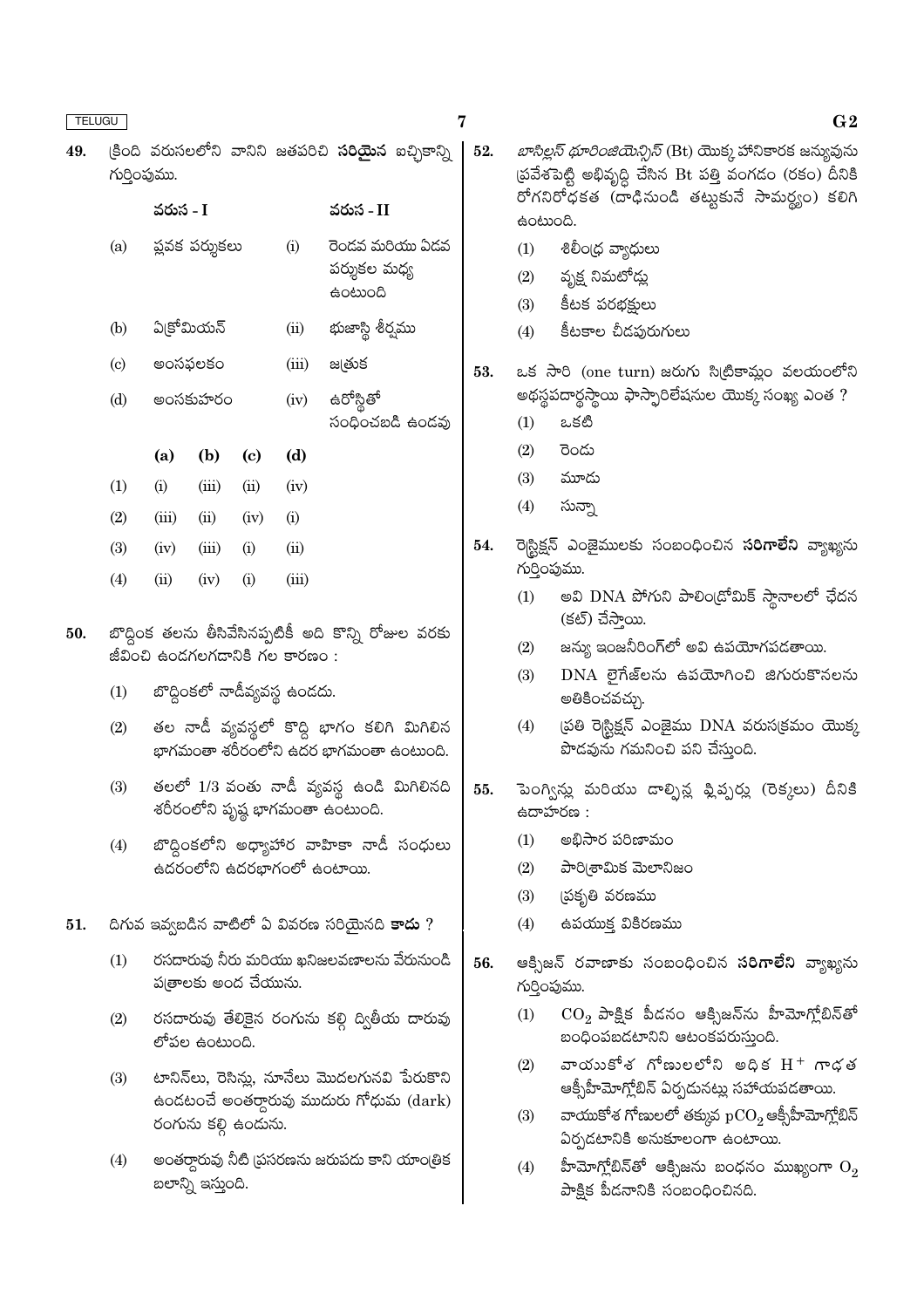| G <sub>2</sub> |                            |               |                                               |                             |                                 |                                                                                                     | 8   |                            |                                    |                                                     |                             |               |       | TELUGU                                                       |  |
|----------------|----------------------------|---------------|-----------------------------------------------|-----------------------------|---------------------------------|-----------------------------------------------------------------------------------------------------|-----|----------------------------|------------------------------------|-----------------------------------------------------|-----------------------------|---------------|-------|--------------------------------------------------------------|--|
| 57.            |                            |               | <mark>సరిగాలేని</mark> వ్యాఖ్యను గుర్తింపుము. |                             |                                 | $\rm{ABO}$ రక్త వర్గాన్ని నియం(తించు జన్యువు 'I' కు సంబంధించి                                       | 61. | (1)                        | కింది వ్యాఖ్యలలో ఏది వాస్తవమైనది ? |                                                     |                             |               |       | ఒక H-బాండ్ (బంధం) ద్వారా అడినిన్, థైమిన్ <b>తో</b>           |  |
|                | (1)                        |               | మాత్రమే కలిగి ఉంటాదు.                         |                             |                                 | ఒక వ్యక్తి మూడింటిలో రెండు యుగ్మవికల్పాలు                                                           |     | (2)                        |                                    | జత కడుతుంది                                         |                             |               |       | 3 H-బాంద్స్ (బంధాల) ద్వారా అడినిన్, థైమిన్తో                 |  |
|                | (2)                        |               |                                               |                             |                                 | $\rm I^A$ మరియు $\rm I^B$ రెండూ కలిసి ఉన్నప్పుడు, అవి ఒకే                                           |     |                            |                                    | జత కడుతుంది                                         |                             |               |       |                                                              |  |
|                |                            |               |                                               |                             | రకమైన చక్కెరను వ్యక్తపరుస్తాయి. |                                                                                                     |     | (3)                        |                                    | అడినిన్, థైమిన్తో జత కట్టదు                         |                             |               |       |                                                              |  |
|                | (3)                        |               |                                               |                             |                                 | యుగ్మవికల్పం 'i' విటువంటి చక్కెరను ఉత్పత్తి చేయదు.                                                  |     | (4)                        |                                    | జత కడుతుంది                                         |                             |               |       | రెండు H-బాండ్స్ (బంధాల) ద్వారా అడినిన్, థైమిన్ <b>తో</b>     |  |
|                | (4)                        |               |                                               |                             |                                 | జన్యువు (I) మూడు యుగ్మవికల్పాలు కలిగి ఉంటుంది.                                                      |     |                            |                                    |                                                     |                             |               |       |                                                              |  |
| 58.            |                            |               |                                               |                             |                                 | ఈ క్రిందివానిలో క్షార అమైనో ఆమ్లాన్ని గుర్తింపుము.                                                  | 62. |                            | గుర్తింపుము.                       |                                                     |                             |               |       | ఈ క్రింది వరుసలలోని వానిని జతపరిచి <b>సరియైన</b> ఐచ్చికాన్ని |  |
|                | (1)                        |               | గ్లుటామిక్ ఆమ్లం                              |                             |                                 |                                                                                                     |     |                            | వరుస - I                           |                                                     |                             |               |       | వరుస - II                                                    |  |
|                | (2)                        | లైసిన్        |                                               |                             |                                 |                                                                                                     |     | (a)                        |                                    | గుంపులుగా ఉన్న,<br>పాలీఫాగస్ కీటకం                  |                             |               | (i)   | ఆస్టరియాస్                                                   |  |
|                | (3)                        | వాలిన్        |                                               |                             |                                 |                                                                                                     |     | (b)                        |                                    | కిరణ వలయ సౌష్ఠవంతో                                  |                             |               | (ii)  | తేలు                                                         |  |
|                | (4)                        | టైరోసిన్      |                                               |                             |                                 |                                                                                                     |     |                            |                                    | కూడిన (పౌఢ జీవి మరియు                               |                             |               |       |                                                              |  |
|                |                            |               |                                               |                             |                                 |                                                                                                     |     |                            |                                    | ద్విపార్మ్స సౌష్ఠవం<br>కలిగిన డింభకం                |                             |               |       |                                                              |  |
| 59.            |                            |               |                                               |                             |                                 | దిగువ ఇవ్వబడిన వృద్ధికారకాన్ని చెఅకు మొక్కల పంట పైన<br>పిచికారి చేయడంచే మొక్కల కాండము పొడవు పెరగడమే |     | $\left( \mathrm{c}\right)$ |                                    | పుస్తకాకార ఊపిరితితులు                              |                             |               | (iii) | టీనోప్లానా                                                   |  |
|                |                            |               |                                               |                             |                                 | కాకుండా, పంట దిగుబడి పెరుగుతుంది ఆ వృద్ధి కారకము                                                    |     | (d)                        | జీవసందీప్తి                        |                                                     |                             |               | (iv)  | లోకస్తా                                                      |  |
|                | ఏది ?                      |               |                                               |                             |                                 |                                                                                                     |     |                            | (a)                                | (b)                                                 | $\left( \mathbf{c} \right)$ | (d)           |       |                                                              |  |
|                | (1)                        | జిబ్బరిల్లిన్ |                                               |                             |                                 |                                                                                                     |     | (1)<br>(2)                 | (iv)<br>(iii)                      | (i)<br>(ii)                                         | (ii)<br>(i)                 | (iii)<br>(iv) |       |                                                              |  |
|                | (2)                        | ఎథిలీన్       |                                               |                             |                                 |                                                                                                     |     | (3)                        | (ii)                               | (i)                                                 | (iii)                       | (iv)          |       |                                                              |  |
|                | (3)                        |               | అబ్సిసిక్ ఆమ్లం                               |                             |                                 |                                                                                                     |     | (4)                        | (i)                                | (iii)                                               | (ii)                        | (iv)          |       |                                                              |  |
|                | (4)                        | సైటొఖైనిన్    |                                               |                             |                                 |                                                                                                     | 63. |                            | నిరోధించడంలో తోడ్పడుతుంది ?        |                                                     |                             |               |       | ఈ క్రింది వానిలో ఏది మూత్రానుకూలనాన్ని (డైయురెసిస్)ను        |  |
| 60.            |                            |               |                                               |                             |                                 | కింది జీవులను జీవ సాంకేతిక ఆధారంగా జతపరుచుము.                                                       |     | (1)                        |                                    |                                                     |                             |               |       | ఆల్డ్వోర్టాన్ వలన వృక్క నాళికలనుండి $\mathrm{Na}^+$ మరియు    |  |
|                | (a)                        | బాసిల్లస్     |                                               |                             | (i)                             | క్లోనింగ్ వెక్టార్                                                                                  |     |                            |                                    | నీటి పున:శోషణ                                       |                             |               |       |                                                              |  |
|                |                            |               | థూరింజియెన్సిస్                               |                             |                                 |                                                                                                     |     | (2)                        |                                    | (వేసోకన్[స్టిక్షన్)ను కలిగిస్తుంది                  |                             |               |       | కర్ణికా నా(టీయురెటిక్ కారకం రక్తనాళ సంకోచనాన్ని              |  |
|                | (b)                        |               | థర్మస్ ఎక్వాటికస్                             |                             | (ii)                            | మొదటి rDNA                                                                                          |     | (3)                        |                                    | $JG$ కణాలచే రెనిన్ (సావములో తగ్గుదల                 |                             |               |       |                                                              |  |
|                |                            |               |                                               |                             |                                 | అణువును నిర్మించుట                                                                                  |     | (4)                        |                                    |                                                     |                             |               |       | ADH తక్కువ (సావమువలన ఎక్కువ నీటి                             |  |
|                | $\left( \mathrm{c}\right)$ |               | ఆగోబాక్టీరియం<br>ట్యుమిఫేసియన్స్              |                             | (iii)                           | డి.ఎన్.ఎ.<br>పాలిమరేజు                                                                              |     |                            |                                    | పున:శోషణము                                          |                             |               |       |                                                              |  |
|                | (d)                        | సాల్మనెల్లా   |                                               |                             | (iv)                            | $\mathrm{Cry}$ (పోటీన్ను                                                                            | 64. |                            |                                    |                                                     |                             |               |       | దిగువనీయబడిన వాటిలో <b>సరియైన</b> జతను గుర్తింపుము.          |  |
|                |                            |               | టైఫిమ్యురియం                                  |                             |                                 |                                                                                                     |     | (1)                        |                                    | పాలిమెరేజెస్                                        | $\sim$                      |               |       | DNA ను పోగులగా విరుపుట                                       |  |
|                |                            |               | <b>సరియైన</b> సమాధానం ఇవ్వండి :               |                             |                                 |                                                                                                     |     | (2)                        |                                    |                                                     |                             | చేయడం         |       | న్యూక్లియేజెస్ - రెండు DNA పోగులను వేరు                      |  |
|                |                            | (a)           | (b)                                           | $\left( \mathbf{c} \right)$ | (d)                             |                                                                                                     |     | (3)                        |                                    | ఎక్సోన్యూక్లియేజెస్ - DNA యొక్క <sub>(</sub> పత్యేక |                             |               |       |                                                              |  |
|                | (1)                        | (iv)          | (iii)                                         | (i)                         | (ii)                            |                                                                                                     |     |                            |                                    |                                                     |                             |               |       | స్థానాలలో విభాజ్యము                                          |  |
|                | (2)                        | (iii)         | (ii)                                          | (iv)                        | (i)                             |                                                                                                     |     |                            |                                    |                                                     |                             | చేయడం         |       |                                                              |  |
|                | (3)                        | (iii)         | (iv)                                          | (i)                         | (ii)                            |                                                                                                     |     | (4)                        | లైగాజులు                           |                                                     |                             |               |       | రెండు DNA అణువులను                                           |  |
|                | (4)                        | (ii)          | (iv)                                          | (iii)                       | (i)                             |                                                                                                     |     |                            |                                    |                                                     |                             | కలుపుట        |       |                                                              |  |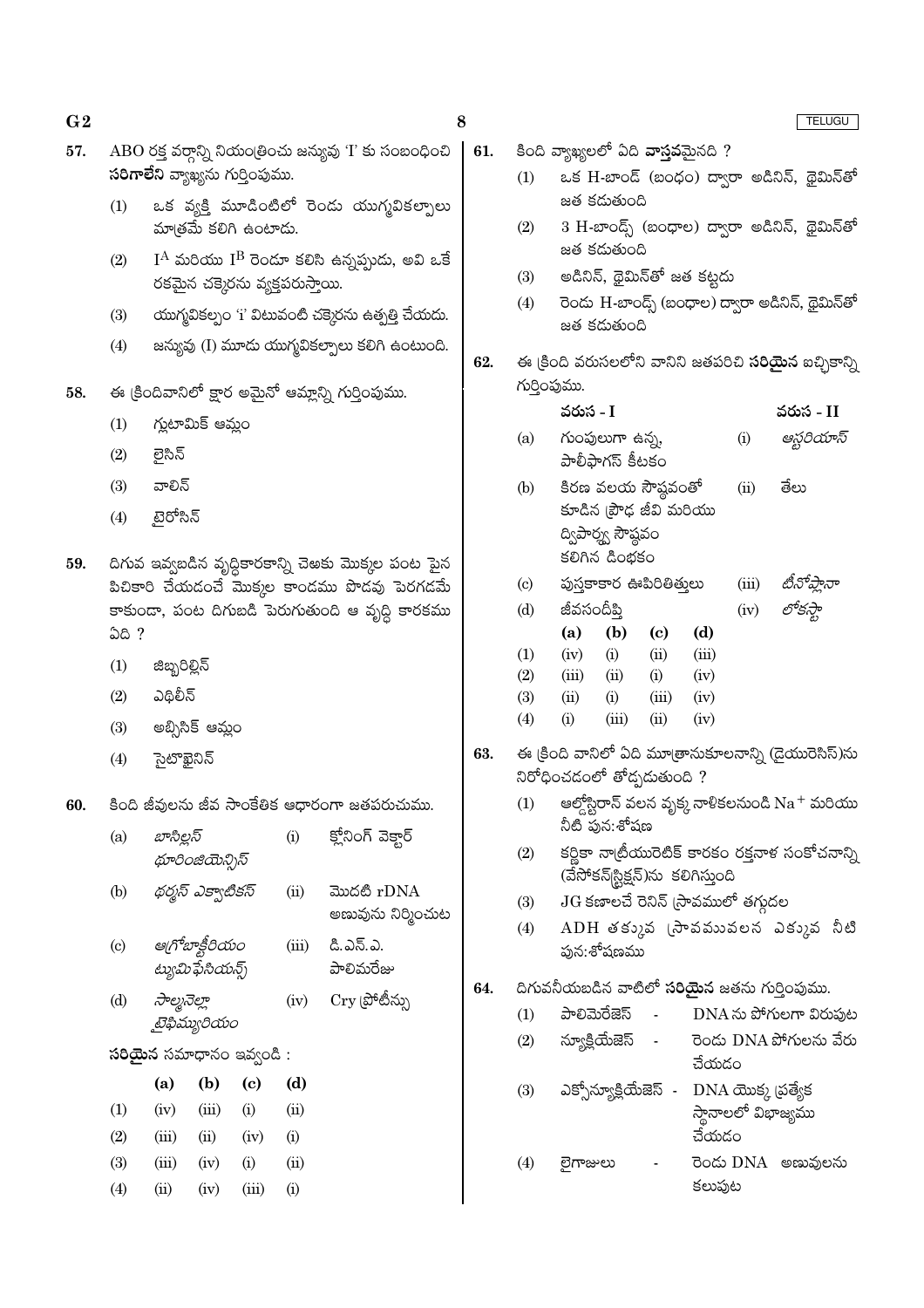| <b>TELUGU</b> |     | 9                                                                                                         |     |            | G <sub>2</sub>                                                                                                |
|---------------|-----|-----------------------------------------------------------------------------------------------------------|-----|------------|---------------------------------------------------------------------------------------------------------------|
| 65.           |     | మానవ జీర్ణ వ్యవస్థకు సంబంధించిన <b>సరియైన</b> వ్యాఖ్యను<br>గుర్తింపుము.                                   | 70. | ఉందును ?   | ఫ్లోరిడియను పిండి పదార్థ నిర్మాణం దేనిని పోలి ( $\operatorname{similar}$ )                                    |
|               | (1) | ఆహారనాళంలో సీరోజా అన్నిటికన్నా లోపలి పొర.                                                                 |     | (1)        | అమైలోపెక్టిన్ మరియు గ్లైకోజెన్                                                                                |
|               | (2) | శేషాంత్రికం ఎక్కువగా మెలికలు తిరిగిన భాగం.                                                                |     | (2)        | మానిటాల్ మరియు అల్టిన్                                                                                        |
|               | (3) | క్రిమిరూప ఉందూకం ఆంత్రమూలంనుండి వచ్చినది<br>(ఉద్భవించినది).                                               |     | (3)        | లామినారిన్ మరియు సెల్యులోజు                                                                                   |
|               | (4) | శేషాంత్రికం చిన్నపేగులోకి తెరుచుకుంటుంది.                                                                 |     | (4)        | పిండి పదార్థం మరియు సెల్యులోజు                                                                                |
| 66.           |     | పరిణామంకు పిందోత్పత్తి ఆధారం అనునది సరియైనది కాదని<br>వాదించిన శాస్త్రవేత్త :                             | 71. | (1)        | స్టాబిలి (Strobili) లేదా శంకు (cone) కల్గి ఉన్నది ఏది ?<br>టెరిస్                                             |
|               | (1) | ఆల్[ఫెడ్ వాల్లెస్                                                                                         |     |            |                                                                                                               |
|               | (2) | చార్లెస్ దార్విన్                                                                                         |     | (2)        | మార్ఖాన్షియ                                                                                                   |
|               | (3) | ఒపారిన్                                                                                                   |     | (3)        | ఈక్విజిటము                                                                                                    |
|               | (4) | కార్ల్ ఎర్న్స్ట్ వాన్ బేర్                                                                                |     | (4)        | సాల్వినియ                                                                                                     |
| 67.           |     | ఈ క్రింది వానిలో ఏ హార్మోన్ స్థాయిలు అందోత్సర్గాన్ని (అందం<br>విడుదల) గ్రాఫియన్ పుటికలనుండి కలిగిస్తాయి ? | 72. |            | మెండెల్ తన మొక్కల (పజననములో ఎన్ని బఠాని మొక్కలను,<br>ఎన్ని జత లక్షణాలను ఎన్నుకున్నాడు.  వీటిలో అన్ని లక్షణాలు |
|               | (1) | (పోజెస్టెరాన్ అధిక గాఢత                                                                                   |     |            | ఒకేలాగా ఉన్నాయి. కాని ఒకటి మాత్రము విభేదించాయి.                                                               |
|               | (2) | LH యొక్క తక్కువ గాఢత                                                                                      |     | (1)        | $\sqrt{2}$                                                                                                    |
|               | (3) | FSH యొక్క తక్కువ గాఢత                                                                                     |     | (2)        | 14                                                                                                            |
|               | (4) | ఇస్ట్రోజన్ అధిక గాఢత                                                                                      |     | (3)<br>(4) | 8<br>$\overline{\mathbf{4}}$                                                                                  |
| 68.           |     | $\operatorname{EcoRI}$ చే గుర్తించబడే ఒక (వత్యేక పాలిం(డోమిక్<br>వరుసక్రమం:                               | 73. |            | అంటార్కిటికాలోని మంచు అంధత్వంకు కారణం:                                                                        |
|               | (1) | $5'$ - $\operatorname{GGAACC}$ - $3'$<br>3' - CCTTGG - 5'                                                 |     | (1)        | అధిక దోసులలో $UV-B$ రేడియేషన్ కారణంగా<br>కార్నియాలో వాపు                                                      |
|               | (2) | $5'$ - $\operatorname{CTTAAG}$ - $3'$<br>$3'$ - $\text{GAATTC}$ - $5'$                                    |     | (2)        | మంచునుండి కాంతి అధిక పరావర్తనం                                                                                |
|               | (3) | $5'$ - $\operatorname{GGATCC}$ - $3'$                                                                     |     | (3)        | ఇన్(ఫ్రారెడ్ కిరణాలచే కళ్ళలోని రెటినా పాడవటం                                                                  |
|               |     | $3'$ - $\rm CCTAGG$ - $5'$                                                                                |     |            |                                                                                                               |
|               | (4) | $5^\circ$ - GAATTC - $3^\circ$                                                                            |     | (4)        | తక్కువ ఉష్మోగతలచే కళ్ళలోని (దవాలు గడ్డ కట్టడం                                                                 |
|               |     | $3'$ - $CTTAAG$ - $5'$                                                                                    | 74. |            | ఎంటెరోకైనేజ్ ఎంజైమ్ దీనిని మార్సు చేయడంలో                                                                     |
| 69.           |     | అనువాదంలోని మొదటి దశ :                                                                                    |     |            | సహాయపడుతుంది :                                                                                                |
|               | (1) | $DNA$ అణువును గుర్తించడము                                                                                 |     | (1)        | (టిప్సినోజెన్ను (టిప్సిన్గా                                                                                   |
|               | (2) | $\text{tRNA}$ యొక్క అమైనోఅసైలేషన్                                                                         |     | (2)        | కాసినోజెన్ను కాసిన్గా                                                                                         |
|               | (3) | ఒక ఆంటి కోడాన్ను గుర్తించడము                                                                              |     | (3)        | పెప్పినోజెన్ను పెప్పిన్గా                                                                                     |
|               | (4) | ైబోసోముతో $\rm\,mRNA$ బంధించబడటము                                                                         |     | (4)        | (పోటీనును పాలీపెప్త్టెడులుగా                                                                                  |
|               |     |                                                                                                           |     |            |                                                                                                               |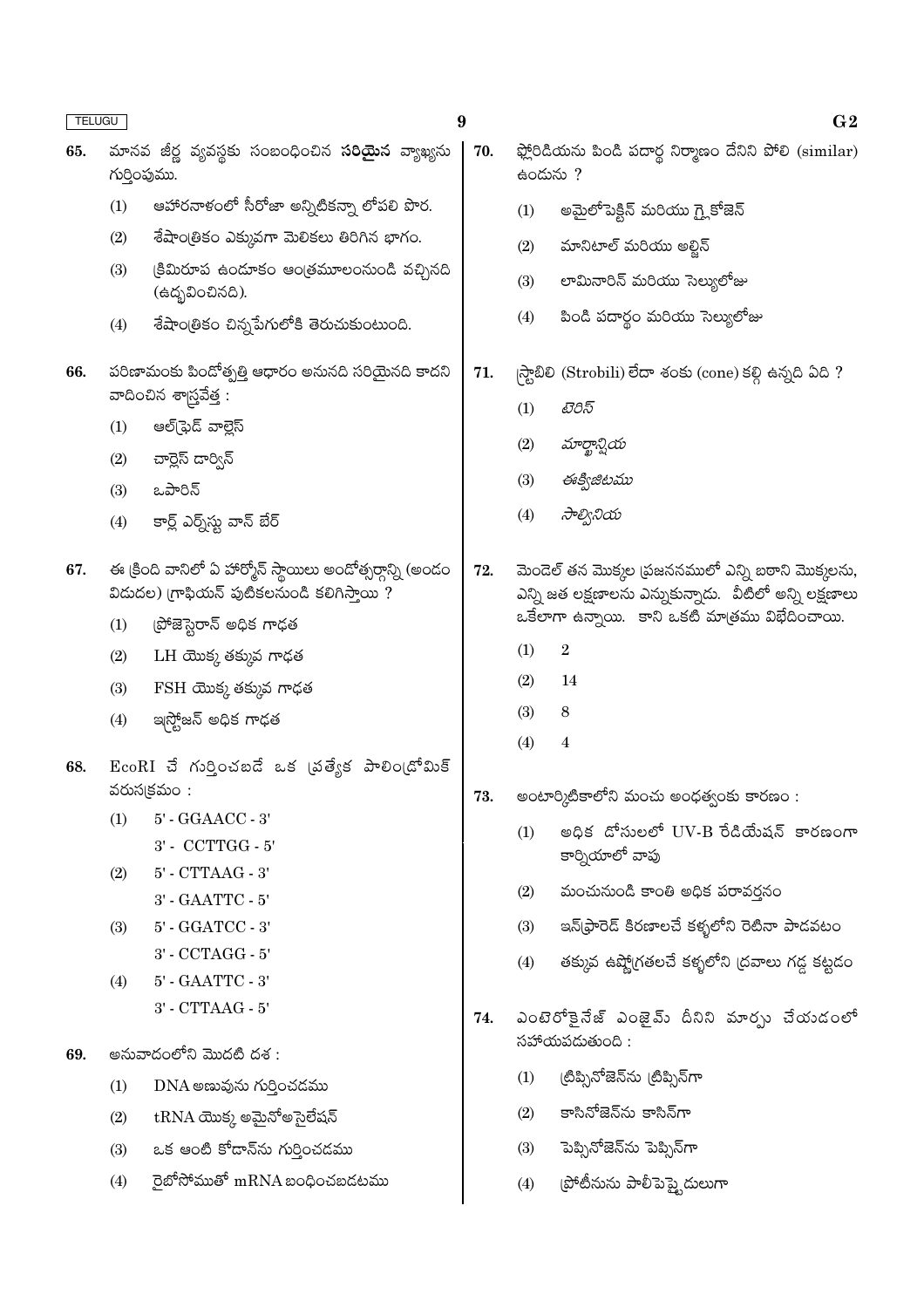| 75. |              | జతపరుచుము :  |                                        |                             |         | క్షయుకరణ విభజనకు నంబంధించి దిగువ వాటిని                      |  | 78. |                            |                                                      | లక్షణాలు కన్పిస్తాయి:                   |                            |               | మొక్క యొక్క అద్దు కోతలో దిగువ ఇవ్వబడిన అంతర్నిర్మాణ          |
|-----|--------------|--------------|----------------------------------------|-----------------------------|---------|--------------------------------------------------------------|--|-----|----------------------------|------------------------------------------------------|-----------------------------------------|----------------------------|---------------|--------------------------------------------------------------|
|     | (a)          | జైగోటీన్     |                                        | (i)                         |         | అంతమొందుట<br>(Terminalization)                               |  |     | (a)                        |                                                      | కల్లిన నాళికా పుంజాలు.                  |                            |               | ఎక్కువ సంఖ్యలో వెదజల్లబడిన పుంజసహిత తొడుగు                   |
|     | (b)          | పాఖీటీన్     |                                        | (ii)                        |         | ఖయస్మాట                                                      |  |     | (b)                        | నంధాయక కణజాలము (వన్పుటంగా అధిక<br>మృదుకణజాలము ఉందుట. |                                         |                            |               |                                                              |
|     | (c)          | డిప్లోటీన్   |                                        | (iii)                       | వినిమయం |                                                              |  |     | $\left( \mathrm{c}\right)$ |                                                      | సంయుక్త మరియు సంవృత నాళికాపుంజాలు ఉందుట |                            |               |                                                              |
|     | (d)          |              | డయాఖైనిసిస్                            | (iv)                        |         | సూత్రయుగ్మనం (Synapsis)                                      |  |     | (d)                        |                                                      | పోషక కణజాల మృదుకణజాలం లేక పోవడం         |                            |               |                                                              |
|     |              |              |                                        |                             |         |                                                              |  |     |                            |                                                      |                                         |                            |               | మొక్క రకాన్ని మరియు మొక్క భాగాన్ని గుర్తింపుము.              |
|     |              |              | <b>సరియైన</b> ఐచ్ఛికాన్ని గుర్తించుము. |                             |         |                                                              |  |     | ఏకదళ బీజ వేరు<br>(1)       |                                                      |                                         |                            |               |                                                              |
|     |              | (a)          | (b)                                    | $\left( \mathbf{c} \right)$ | (d)     |                                                              |  |     | (2)                        |                                                      | ద్విదళ బీజ కాండం                        |                            |               |                                                              |
|     | (1)          | (iv)         | (iii)                                  | (ii)                        | (i)     |                                                              |  |     | (3)                        |                                                      | ద్విదళ బీజ వేరు                         |                            |               |                                                              |
|     | (2)          | (i)          | (ii)                                   | (iv)                        | (iii)   |                                                              |  |     | (4)                        |                                                      | ఏకదళ బీజ కాండం                          |                            |               |                                                              |
|     | (3)          | (ii)         | (iv)                                   | (iii)                       | (i)     |                                                              |  | 79. |                            |                                                      |                                         |                            |               | ఈ క్రింది వరుసలలోని వానిని జతపరిచి <b>సరియైన</b> ఐచ్చికాన్ని |
|     | (4)          | (iii)        | (iv)                                   | (i)                         | (ii)    |                                                              |  |     | గుర్తింపుము.               |                                                      |                                         |                            |               |                                                              |
| 76. |              |              |                                        |                             |         | దిగువ ఇవ్వబడిన అంతర్వేశ దేహాల (inclusion bodies)             |  |     |                            | వరుస - I                                             |                                         |                            |               | వరుస - II                                                    |
|     |              |              |                                        |                             |         | సంబంధిత వ్యాఖ్యలలో ఏది సరియైనది <b>కాదు</b> ?                |  |     | (a)                        |                                                      | పీయూష (గంథి                             |                            | (i)           | (గేవ్స్ వ్యాధి                                               |
|     | (1)          |              |                                        |                             |         |                                                              |  |     | (b)                        |                                                      | థైరాయిడ్ గ్రంథి                         |                            | (ii)          | డయాబిటిస్ మెల్లిటస్                                          |
|     |              | (ingestion)  |                                        |                             |         | ఇవి ఆహార పదార్థ రేణువులను లోపలకి తీసుకోవడం                   |  |     | $\left( \mathrm{c}\right)$ |                                                      | అధివృక్క (గంథి                          |                            | (iii)         | డయాబిటిస్                                                    |
|     | (2)          |              |                                        |                             |         | కణ(దవ్యంలో స్వేచ్చగా ఉండటం                                   |  |     | (d)                        | క్లోమము                                              |                                         |                            | (iv)          | ఇన్సిపిడస్<br>ఆడిసన్స్ వ్యాధి                                |
|     | (3)          |              |                                        |                             |         | కణ(దవ్యంలో నిల్వ పదార్థాలుగా ఉండటం                           |  |     |                            | (a)                                                  | (b)                                     | $\left( \mathrm{c}\right)$ | (d)           |                                                              |
|     | (4)          |              |                                        |                             |         | ఇవి ఏ రకమైన త్వచాల చే పరిమితం కాకపోవడం                       |  |     | (1)                        | (iii)                                                | (ii)                                    | (i)                        | (iv)          |                                                              |
|     |              |              |                                        |                             |         |                                                              |  |     | (2)                        | (iii)                                                | (i)                                     | (iv)                       | (ii)          |                                                              |
| 77. | గుర్తింపుము. |              |                                        |                             |         | ఈ క్రింది వరుసలలోని వానిని జతపరిచి <b>సరియైన</b> ఐచ్చికాన్ని |  |     | (3)<br>(4)                 | (ii)<br>(iv)                                         | (i)<br>(iii)                            | (iv)<br>(i)                | (iii)<br>(ii) |                                                              |
|     |              | వరుస - I     |                                        |                             |         | వరుస - II                                                    |  | 80. | గుర్తింపుము.               |                                                      |                                         |                            |               | ఈ క్రింది వరుసలలోని దానిని జతపరిచి <b>సరియైన</b> ఐచ్ఛికాన్ని |
|     | (a)          | ఇసనోఫిల్స్   |                                        |                             | (i)     | ఇమ్యూన్ (పతిచర్య                                             |  |     |                            | వరుస - I                                             |                                         |                            |               | వరుస - II                                                    |
|     | (b)          | బేసోఫిల్స్   |                                        |                             | (ii)    | క్రిమిభక్షణము                                                |  |     | (a)                        | జరాయువు                                              |                                         |                            | (i)           | అం[దోజెన్లు                                                  |
|     | (c)          | న్యూటోఫిల్స్ |                                        |                             | (iii)   | హిస్టమినేజ్,<br>వినాశకారి<br>ఎంజైముల విడుదల                  |  |     | (b)                        |                                                      | జోనా పెల్లుసిదా                         |                            | (ii)          | మానవ కోరియానిక్<br>గోనాడో(టాపిన్<br>(hCG)                    |
|     | (d)          | లింఫోసైట్స్  |                                        |                             | (iv)    | హిస్టమిన్ ఉన్న కణికల                                         |  |     | (c)                        | <b>గ్రంథులు</b>                                      | బల్బో–యురె(తల్                          |                            | (iii)         | అండత్వచము                                                    |
|     |              | (a)          | (b)                                    | $\left( \mathbf{c} \right)$ | (d)     | విడుదల                                                       |  |     | (d)                        |                                                      | లేడిగ్ కణాలు                            |                            | (iv)          | మేహనం జారేటట్టు<br>చేయుట                                     |
|     | (1)          | (iv)         | (i)                                    | (ii)                        | (iii)   |                                                              |  |     |                            | (a)                                                  | (b)                                     | (c)                        | (d)           |                                                              |
|     | (2)          | (i)          | (ii)                                   | (iv)                        | (iii)   |                                                              |  |     | (1)                        | (i)                                                  | (iv)                                    | (ii)                       | (iii)         |                                                              |
|     | (3)          | (ii)         | (i)                                    | (iii)                       | (iv)    |                                                              |  |     | (2)<br>(3)                 | (iii)<br>(ii)                                        | (ii)<br>(iii)                           | (iv)<br>(iv)               | (i)<br>(i)    |                                                              |
|     | (4)          | (iii)        | (iv)                                   | (ii)                        | (i)     |                                                              |  |     | (4)                        | (iv)                                                 | (iii)                                   | (i)                        | (ii)          |                                                              |

 $G<sub>2</sub>$ 

 $10$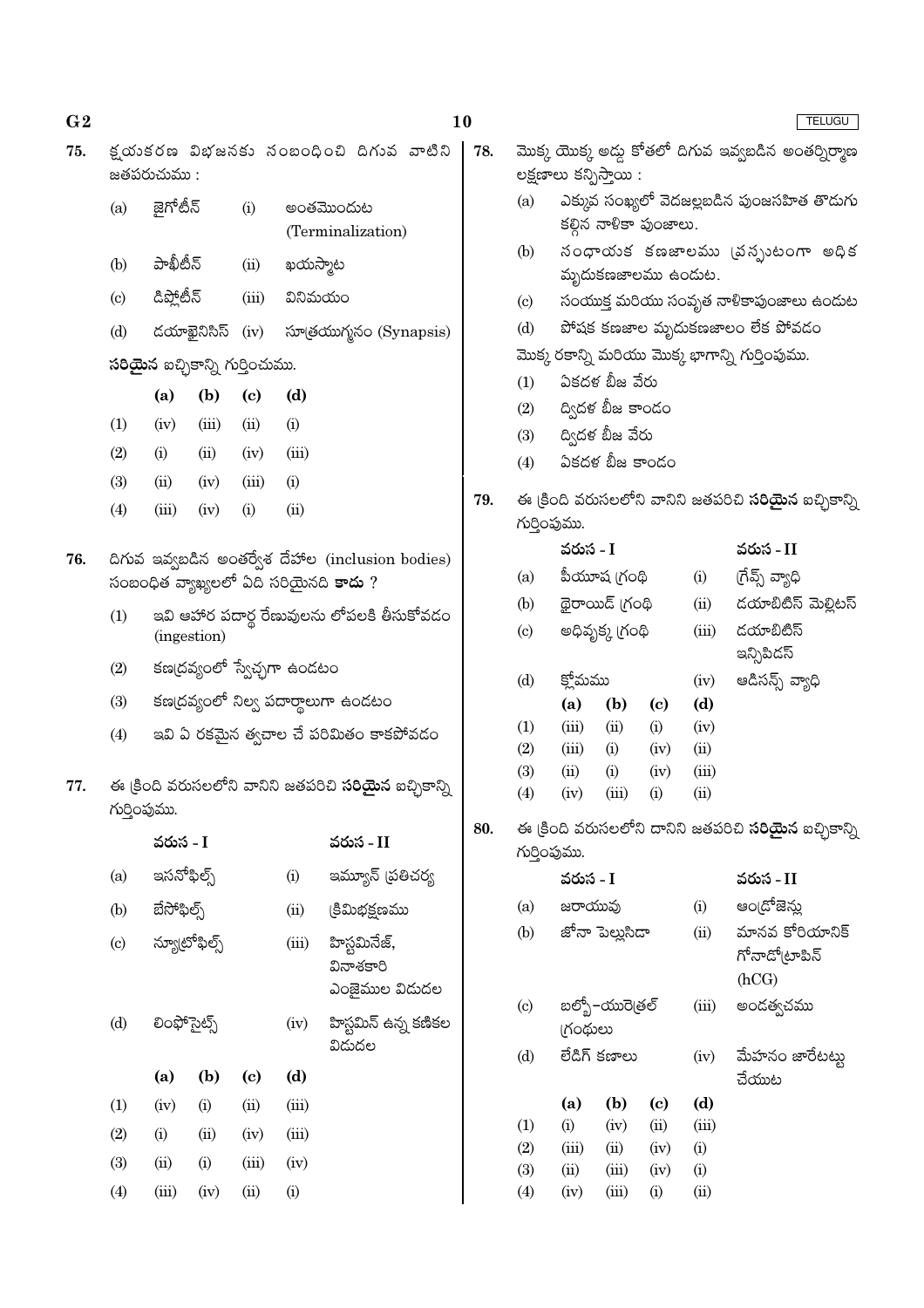| <b>TELUGU</b> |                            |                                                 |                                 |                             |       |                                                              | 11  |                            |                             |                        |                             |                         | G <sub>2</sub>                                               |
|---------------|----------------------------|-------------------------------------------------|---------------------------------|-----------------------------|-------|--------------------------------------------------------------|-----|----------------------------|-----------------------------|------------------------|-----------------------------|-------------------------|--------------------------------------------------------------|
| 81.           |                            |                                                 | పరాగ సంపర్మము జరుగును :         |                             |       | బుడగా తామర మరియు నీటి లిల్లీ మొక్కలలో దీని ద్వారా            | 85. |                            | గుర్తింపుము.                |                        |                             |                         | ఈ క్రింది వరుసలలోని వానిని జతపరిచి <b>సరియైన</b> ఐచ్చికాన్ని |
|               | (1)                        |                                                 | నీటి అలలు మాత్రమే               |                             |       |                                                              |     |                            | వరుస - I                    |                        |                             |                         | వరుస - II                                                    |
|               | (2)                        |                                                 | గాలి మరియు నీరు                 |                             |       |                                                              |     | (a)                        | $Bt$ పత్తి                  |                        |                             | (i)                     | జన్యు చికిత్స                                                |
|               | (3)                        |                                                 | కీటకాలు మరియు నీరు              |                             |       |                                                              |     | (b)                        | ఎడినోసిన్<br>డీఅమైనేజ్ లోపం |                        |                             | (ii)                    | కణస్తాయిలో రక్షణ                                             |
|               | (4)                        |                                                 | కీటకాలు లేదా గాలి               |                             |       |                                                              |     | $\left( \mathrm{c}\right)$ | <b>RNAi</b>                 |                        |                             | (iii)                   | $\rm{HIV}$ వ్యాధి నిర్దారణ                                   |
| 82.           | దాదాపు :                   | రాబర్ట్ మే (పకారంగా (పపంచంలోని (పజాతుల వైవిధ్యం |                                 |                             |       |                                                              |     | (d)                        | PCR                         |                        |                             | (iv)                    | బాసిల్లస్<br>థూరింజియెన్సిస్                                 |
|               |                            |                                                 | $20$ మిలియన్న                   |                             |       |                                                              |     |                            | (a)                         | (b)                    | $\left( \mathbf{c} \right)$ | (d)                     |                                                              |
|               | (1)                        |                                                 |                                 |                             |       |                                                              |     | (1)                        | (iii)                       | (ii)                   | (i)                         | (iv)                    |                                                              |
|               | (2)                        |                                                 | $50$ మిలియన్లు                  |                             |       |                                                              |     | (2)                        | (ii)                        | (iii)                  | (iv)                        | (i)                     |                                                              |
|               | (3)                        |                                                 | 7 మిలియన్లు                     |                             |       |                                                              |     | (3)<br>(4)                 | (i)<br>(iv)                 | (ii)<br>(i)            | (iii)<br>(ii)               | (iv)<br>(iii)           |                                                              |
|               | (4)                        |                                                 | $1.5$ మిలియన్లు                 |                             |       |                                                              |     |                            |                             |                        |                             |                         |                                                              |
|               |                            |                                                 |                                 |                             |       |                                                              | 86. |                            |                             |                        |                             |                         | ఈ క్రింది వరుసలలోని వానిని జతపరిచి <b>సరియైన</b> ఐచ్చికాన్ని |
| 83.           |                            |                                                 |                                 |                             |       | ఈ క్రింది వరుసలలోని వానిని జతపరిచి <b>సరియైన</b> ఐచ్చికాన్ని |     | గుర్తింపుము.               |                             |                        |                             |                         |                                                              |
|               | గుర్తింపుము.               |                                                 |                                 |                             |       |                                                              |     |                            | వరుస - I                    |                        |                             |                         | వరుస - II                                                    |
|               | (a)                        | వరుస - I                                        | $6 - 15$ జతల మొప్ప              |                             | (i)   | వరుస - II<br>డైగాన్                                          |     | (a)                        |                             | కోర్టీ అంగము           |                             | (i)                     | చెవి మధ్య భాగాన్ని<br>మరియు (గసనిని<br>కలుపుతుంది            |
|               |                            | చీలికలు                                         |                                 |                             |       |                                                              |     |                            |                             |                        |                             | (ii)                    | గహనం యొక్క                                                   |
|               | (b)                        |                                                 | హెటెరోసర్కల్<br>పుచ్ఛవాజము      |                             | (ii)  | సైక్లోస్టోములు                                               |     |                            | (b)<br>కర్ణావర్తనం          |                        |                             | చుట్టుకొని ఉన్న<br>భాగం |                                                              |
|               | $\left( \mathrm{c}\right)$ |                                                 | వాయు కోశము                      |                             | (iii) | కాండ్రిక్టిస్                                                |     | (c)                        |                             | యూస్టేషియన్ నాళం (iii) |                             |                         | అందాకార సుషిరంతో                                             |
|               | (d)                        |                                                 | విషపు ముల్లు                    |                             | (iv)  | ఆస్టిక్లిస్                                                  |     |                            |                             |                        |                             |                         | కలిసి ఉంటుంది                                                |
|               |                            | (a)                                             | (b)                             | $\left( \mathbf{c} \right)$ | (d)   |                                                              |     | (d)                        | కర్ణాంతరాస్థి               |                        |                             | (iv)                    | బేసిల్లార్ త్వచంపై<br><b>doctoco</b>                         |
|               | (1)                        | (iii)                                           | (iv)                            | (i)                         | (ii)  |                                                              |     |                            | (a)                         | (b)                    | $\left( \mathbf{c} \right)$ | (d)                     |                                                              |
|               | (2)                        | (iv)                                            | (ii)                            | (iii)                       | (i)   |                                                              |     | (1)                        | (iii)                       | (i)                    | (iv)                        | (ii)                    |                                                              |
|               | (3)                        | (i)                                             | (iv)                            | (iii)                       | (ii)  |                                                              |     | (2)                        | (iv)                        | (ii)                   | (i)                         | (iii)                   |                                                              |
|               | (4)                        | (ii)                                            | (iii)                           | (iv)                        | (i)   |                                                              |     | (3)                        | (i)                         | (ii)                   | (iv)                        | (iii)                   |                                                              |
| 84.           |                            |                                                 |                                 |                             |       | దిగువ ఇవ్వబడిన ఒకదానిలో వృద్ధి చెందే (ప(కియ అధికంగా          |     | (4)                        | (ii)                        | (iii)                  | (i)                         | (iv)                    |                                                              |
|               |                            |                                                 | ఉంటుంది అది ఏది ?               |                             |       |                                                              | 87. | ్రపోటీను ?                 |                             |                        |                             |                         | ఈ క్రిందివానిలో ఏది జంతువులలో పుష్కలంగా ఉందే                 |
|               | (1)                        |                                                 | $\vec{e}$ గ్ – ఫేజు (Lag phase) |                             |       |                                                              |     | (1)                        | కొల్లాజెన్                  |                        |                             |                         |                                                              |
|               | (2)                        |                                                 | జీర్ణత (Senescence)             |                             |       |                                                              |     | (2)                        | లెక్టిన్                    |                        |                             |                         |                                                              |
|               | (3)                        |                                                 | సుప్తావస్థ (Dormancy)           |                             |       |                                                              |     | (3)                        | ఇన్సులిన్                   |                        |                             |                         |                                                              |
|               | (4)                        |                                                 | లాగ్ – ఫేజు (Log phase)         |                             |       |                                                              |     | (4)                        |                             | హీమోగ్లోబిన్           |                             |                         |                                                              |
|               |                            |                                                 |                                 |                             |       |                                                              |     |                            |                             |                        |                             |                         |                                                              |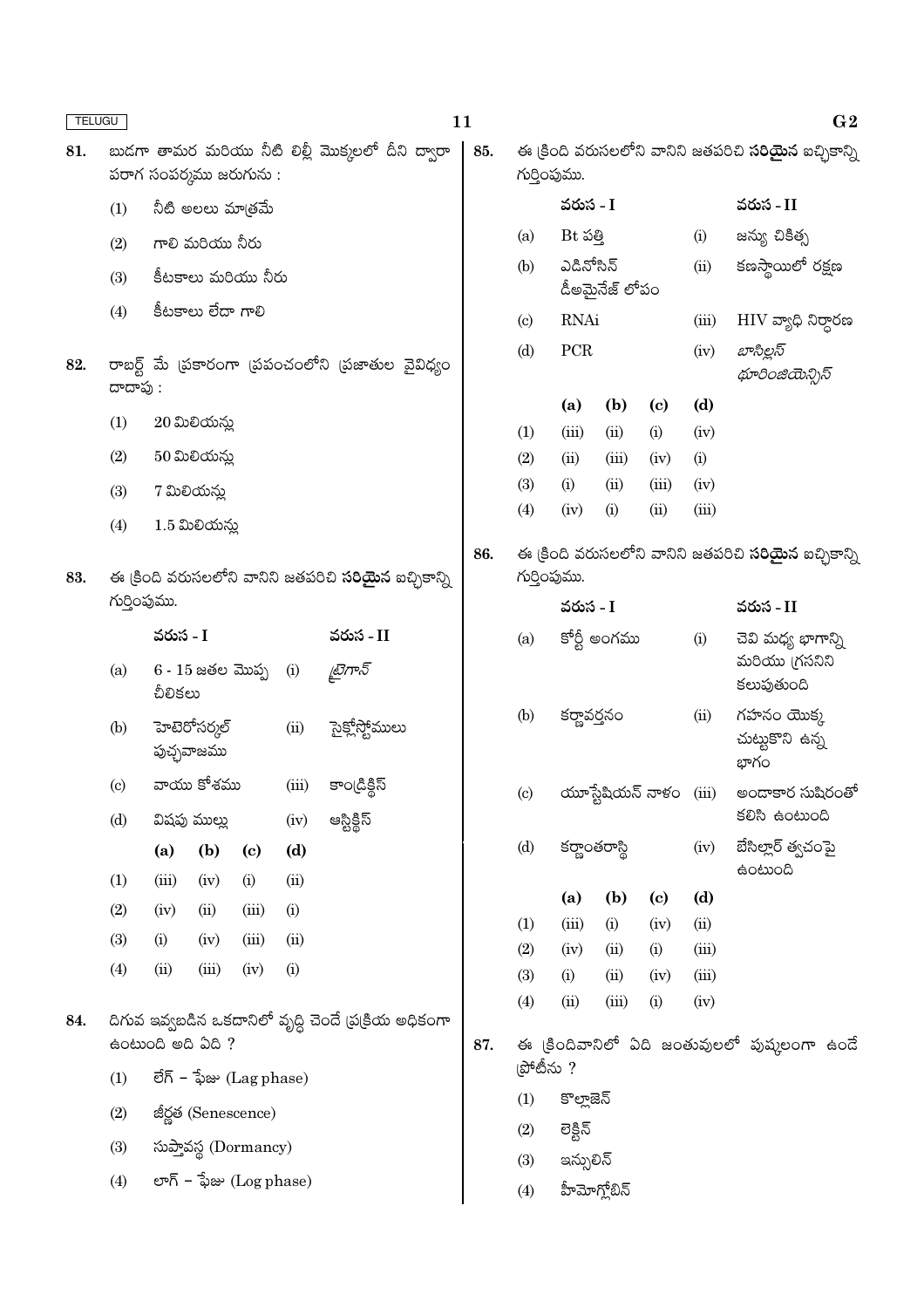- 88. రోగనిరోధకతకు సంబంధించిన **సరిగాలేని** వ్యాఖ్యను గుర్తింపుము.
	- ప్రత్యక్షంగా ఇవ్వబడిన తయారైన (పతిదేహాలను  $(1)$ ఇచ్చినప్పుడు "స్తబ్ద రోగనిరోధకత" అంటారు.
	- క్రియాశీల రోగనిరోధకత వేగంగా ఉండి పూర్తి  $(2)$ (పతిచర్యను ఇస్తుంది.
	- తల్లినుండి పిండం కొన్ని (ప్రతిదేహాలను పొందుతుంది.  $(3)$ ఇది ''స్తబ్ద రోగనిరోధకత" కు ఒక ఉదాహరణ.
	- సజీవ లేక నిర్జీవ (పతిజనకానికి గురి చేసినప్పుడు  $(4)$ స్టతిదేహాలు అతిథేయి దేహంలో ఉత్పత్తి అవుతాయి. దీనిని "క్రియాశీల రోగనిరోధకత" అంటారు.
- 1987 లో మాంట్రియాల్ (పోటోకాల్ దీని నియం(తణకు 89.  $\tilde{\mathcal{A}}$ ంతకాలు చేసారు :
	- ఓజోను పొరకు హాని చేసే ఉద్దారాలు  $(1)$
	- $(2)$ గ్రీన్ హౌజు గ్యాసెస్ను ఎక్కువగా వెలువరించడం
	- ఇ-వేస్తులను తొలగించడం  $(3)$
	- జస్యు మార్పిడికి లోనైన జీవులను ఒక దేశంనుండి  $(4)$ వేరే దేశాలకు తదలించడం
- గడ్డి మైదానాలలోని (పజాతుల సంబంధిత పోషక స్తాయి -90. సరియైన ఉదాహరణలతో జతపరుచుము.
	- నాలుగవ పోషక స్థాయి  $(a)$  $(i)$ కాకి
	- రెండవ పోషక స్థాయి వల్చర్  $(b)$  $(ii)$
	- ప్రథమ పోషక స్థాయి కుందేలు  $(c)$  $(iii)$
	- మూడవ పోషక స్థాయి  $(d)$ గడ్డి  $(iv)$
	- సరియైన సమాధానము తెలుపుము:

|     | (a)   | (b)   | (c)      | (d)              |
|-----|-------|-------|----------|------------------|
| (1) | (iii) | (ii)  | $\rm(i)$ | (iv)             |
| (2) | (iv)  | (iii) | (ii)     | $\rm(i)$         |
| (3) | (i)   | (ii)  | (iii)    | (iv)             |
| (4) | (ii)  | (iii) | (iv)     | $\left(1\right)$ |

- ఒక <sub>(</sub>స్కూ గేజి యొక్క కనీసపు కొలత 0.01 mm మరియు 91. దాని వృత్తాకారపు స్కేలుపై 50 విభాజనములున్నచో ఆ మ్కా  $\vec{a}$  దివిక్క పిచ్ :
	- $(1)$  $0.25$  mm
	- $(2)$  $0.5 \text{ mm}$
	- $(3)$  $1.0 \text{ mm}$
	- $(4)$  $0.01$  mm

d అణు వ్యాసము మరియు అణుసంఖ్యా సాంద్రత n కలిగిన 92. వాయువు యొక్క స్వేచ్ఛా పథ మధ్యమమును క్రింది విధంగా వ్యక్తీకరించవచ్చును :

(1) 
$$
\frac{1}{\sqrt{2} \text{ n} \pi d^2}
$$
  
\n(2) 
$$
\frac{1}{\sqrt{2} \text{ n}^2 \pi d^2}
$$
  
\n(3) 
$$
\frac{1}{\sqrt{2} \text{ n}^2 \pi^2 d^2}
$$

$$
(4) \qquad \overline{\sqrt{2} \text{ n} \pi d}
$$

- ఫోటో సూక్ష్మగ్రాహక పదార్థముపై  $1.5$  రెట్లు ఆరంభ 93. పౌన:పున్యము గల కాంతి పతనమైనది. పౌన:పున్యాన్ని సగానికి తగ్గించి కాంతి తీవ్రతను రెండింతలు చేసినపుడు వెలువడె ఫోటో విద్యుత్ <sub>(</sub>పవాహము \_\_\_\_\_\_\_\_\_\_\_\_ అవుతుంది.
	- $(1)$ నాలుగింతలు
	- నాల్గవవంతు  $(2)$
	- సున్నా  $(3)$
	- $(4)$ రెండింతలు
- $0.2~{\rm m}^3$  ఘనపరిమాణము గల ఒక (పదేశము అంతట  $5~{\rm V}$ 94. విద్యుత్ పొటెన్నియల్ కలిగియున్నది. ఆ వ్రదేశంలో గల విద్యుత్ క్టేతము పరిమాణము :
	- $0.5$  N/C  $(1)$
	- $(2)$  $1 N/C$  $(3)$ 5 N/C
	- $(4)$ zero
- ఈ క్రింది గ్రాఫులలో ఏది రాగి యొక్క ఉష్ణోగ్రతలోని (T) 95. మారృునకు అనుగుణంగా నిరేధకత (ρ) యెుకు మార్చును సూచిస్తుంది ?



# TELUGU

 $G<sub>2</sub>$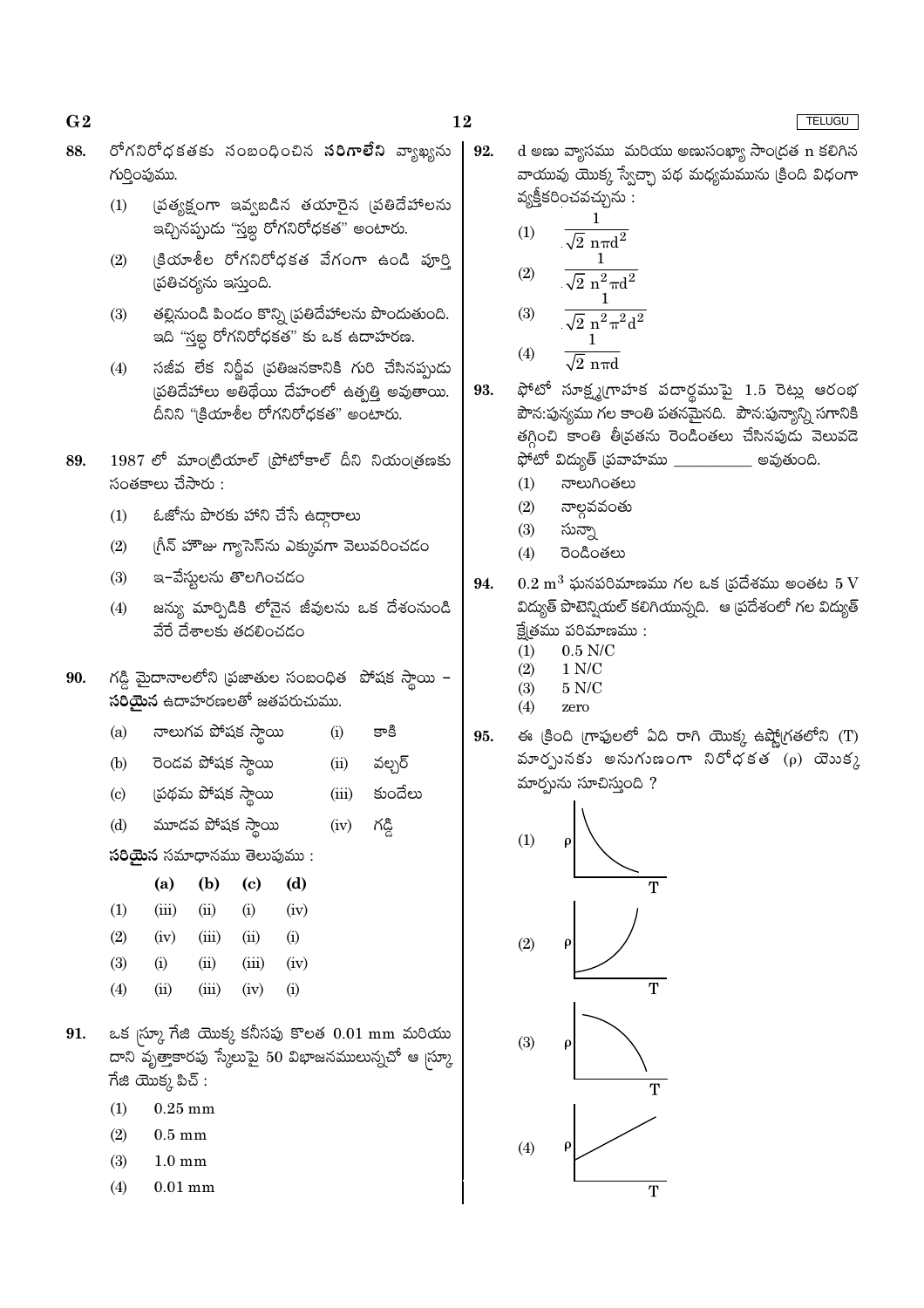- $L$  పొడవు మరియు A మధ్యచ్చేద వైశాల్యము గల ఒక తీగ 96. స్థిర ఆధారమునకు వేలాడ తీయబడినది. ఆ తీగకు M  $\check{\mathfrak{C}}$ దవ్యరాశిని వేలాడ తీసినపుడు దాని యొక్క పొడవు  $\mathrm{L}_1$  నకు మార్చు చెందినది. దాని యంగ్స్ గుణకమునకు సమాసము:
	- $Mg(L_1 L)$  $(1)$  $\overline{\rm AL}$
	- MgL  $(2)$  $\overline{\text{AL}}_1$
	- MgL  $(3)$  $A(L_1 - L)$
	- $\frac{\text{MgL}_1}{\text{AL}}$  $(4)$
- ఒక గితార్లో ఒకే పదార్థముతో చేయబడిన A మరియు B 97. రెండు తీగలు మధ్య స్వల్ప శృతి భేదము వలన 6 Hz పౌన:పున్యము గల విస్పందనాలు ఉత్పత్తి అవుచున్నవి. B తీగలో స్వల్పంగా తన్యత తగ్గించడము వలన విస్పందనాల పౌన:పున్యము 7 Hz కు పెరిగినది. A తీగ యొక్క పౌన:పున్యం  $530$  Hz అయినచో B తీగ యొక్క మొదటి పౌన:పున్యం:
	- $524\,\mathrm{Hz}$  $(1)$
	- $(2)$ 536 Hz
	- $537\,\mathrm{Hz}$  $(3)$
	- $(4)$  $523\,\mathrm{Hz}$
- 98.  $40 \mu$ F గల ఒక కెపాసిటర్ 200 V మరియు 50 Hz ac సరఫరాకు కలుపబడినది. ఆ వలయంలోని విద్యుత్ (ప్రవాహము యొక్క $rm$ ms విలువ సుమారుగా:
	- $(1)$  $2.05A$
	- $(2)$  $2.5A$
	- $(3)$ 25.1 A
	- $1.7A$  $(4)$
- 99. ఒక బంతి శిఖరము పై నుండి క్రిందికి  $20 \text{ m/s}$  వేగంతో విసరబడినది. ఆ బంతి కొంత సమయం తర్వాత  $80 \text{ m/s}$ వేగంతో భూమిని తాకినచో ఆ శిఖరము యొక్క ఎత్తు:  $(g = 10 \text{ m/s}^2)$ 
	- 340 m  $(1)$
	- $(2)$  $320 \text{ m}$
	- $(3)$  $300 \text{ m}$
	- $(4)$ 360 m
- 100. ఒక ఎలక్టాన్ విరామము నుండి V వోల్ట్ పొటెన్నియల్ భేదముతో త్వరణించబడినది. ఆ ఎలక్ట్రాన్ యొక్కడీ ట్రాగ్లీ తరంగదైర్ఘ్యము  $1.227\times10^{-2}$  nm. అయినచో పొటెన్షియల్ భేదము యొక్క విలువ :
	- $10^2$  V  $(1)$
	- $10^3$  V  $(2)$
	- $10^4$  V  $(3)$
	- 10<sub>V</sub>  $(4)$
- 101. క్రింది ఇవ్వబడిన లాజిక్ వలయానికి సంబంధించిన నిజపట్టిక **ఏది?**

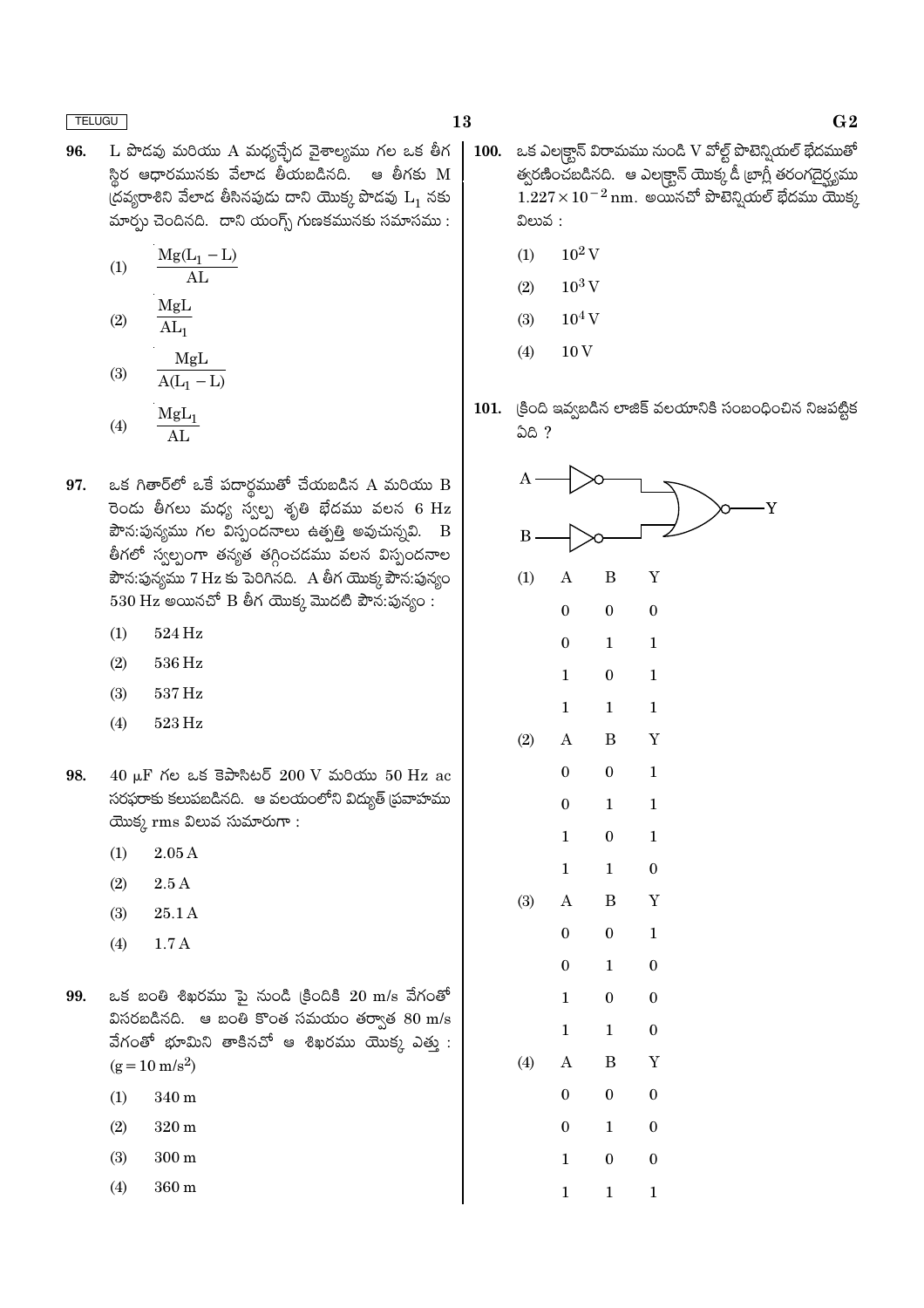$G<sub>2</sub>$ 

- $102.$  ఒక లఘు విద్యుత్ ద్విధృవము యొక్క ద్విధృవ (భామకము  $16 \times 10^{-9}$  C m. assamed and  $60^{\circ}$  state and  $360^{\circ}$  states and  $16 \times 10^{-9}$  C m. మరియు ద్విధృవము మధ్య నుంచి  $0.6$  m దూరంలో ఉన్న ఒక బిందువు వద్ద ఏర్పడే విద్యుత్ పొటెన్వల్ :
	- $= 9 \times 10^9$  N m<sup>2</sup>/C<sup>2</sup>  $4\pi\epsilon_0$
	- 200 V  $(1)$
	- 400 V  $(2)$
	- $(3)$ zero
	- 50 V  $(4)$
- 103. 599 ససెప్టబిలిటి కలిగిన ఒక ఇనుపు కడ్డీని  $1200 \text{ A m}^{-1}$ అయస్కాంత క్ష్మేతములో ఉంచినపుడు ఆ కడ్డీ పదార్థము యొక్క  $\S$ బ్రేవేశ్యశీలత (పెర్మియబిలిటి):
	- $(\mu_0 = 4\pi \times 10^{-7} \text{ T m A}^{-1})$
	- $8.0 \times 10^{-5}$  T m A<sup>-1</sup>  $(1)$
	- $2.4\pi \times 10^{-5}$  T m A<sup>-1</sup>  $(2)$
	- $2.4\pi \times 10^{-7}$  T m A<sup>-1</sup>  $(3)$
	- $2.4\pi \times 10^{-4}$  T m A<sup>-1</sup>  $(4)$
- 104. p-n జంక్షన్ డైయోడ్లో లేమి ప్రాంతం (depletion region) యొక్క వెడల్పు పెరుగుటకు గల కారణము:
	- తిరోగమ శక్మము  $(1)$
	- పురోగమ మరియు తిరోగమ శక్మములు రెండూ  $(2)$
	- పురోగమ శక్మ విద్యుత్ (పవాహాన్ని పెంచటం వలన  $(3)$
	- పురోగమ శక్మము  $(4)$
- 105. r వ్యాసార్థము గల కేశనాళికను నీటిలో ముంచినపుడు దానిలో నీరు h ఎత్తుకు ఎగట్రాకుతుంది. కేశనాళికలోని నీటి యొక్క  $\alpha$ దవ్యరాశి 5 g.  $2r$  వ్యాసార్థము కలిగిన మరొక కేశనాళికను నీటిలో ముంచినపుడు దానిలో పైకి ఎగ్(బాకిన నీటి యొక్క (దవ్యరాశి :
	- $(1)$  $5.0 g$
	- $(2)$  $10.0<sub>g</sub>$
	- $(3)$  $20.0 g$
	- $(4)$  $2.5 g$
- 106.  $0.5$  g ల పదార్థము యొక్క తుల్య శక్తి:
	- $4.5\times10^{13}\,\mathrm{J}$  $(1)$
	- $1.5 \times 10^{13}$  J  $(2)$
	- $0.5 \times 10^{13}$  J  $(3)$
	- $4.5\times10^{16}\,\mathrm{J}$  $(4)$
- 107. ఋణ ఉష్మోగ్రతా నిరోధక గుణకము కలిగిన పదార్థములు :
	- బంధకాలు మాౖతమే  $(1)$
	- $(2)$ అర్ధవాహకాలు మా[తమే
	- బంధకాలు మరియు అర్ధవాహకాలు  $(3)$
	- లోహాలు  $(4)$
- 108. ఒక అల్ప కోణ పట్టకము ((పిజమ్ కోణం A) తలంపై పతన కోణం  $i$  చేస్తూ ఒక కిరణము పతనమైనపుడు సాధారణంగా ఆ కిరణం ఎదురు తలం గుండా బహిర్గతమవుతుంది. ఆ పట్టకము యొక్క వక్రీభవన గుణకము  $\mu$  అయినచో పతన కోణం  $i$  సుమారుగా :
	- $2A$  $(1)$
	- μ  $(2)$  $\mu A$
	- $\mu A$  $(3)$
	- 2  $\overline{A}$

$$
(4) \qquad \frac{1}{2\mu}
$$

 $109.$  ఈ క్రింది వాటిలో దేనికి బోర్ నమోనా చెల్లదు ?

- ఒకే సారి అయనీకరించిన హీలియం పరమాణువు  $(1)$  $(He<sup>+</sup>)$
- దూటెరాన్ పరమాణువు  $(2)$
- ఒకే సారి అయనీకరించిన నియాన్ పరమాణువు  $(3)$  $(Ne^+)$
- హై(దోజన్ పరమాణువు  $(4)$
- 600 nm తరంగదైర్ఘ్యము గల ఒక కాంతి కిరణము ఒక **110.** నక్షత్రము నుంచి వచ్చినదను కొనవలెను. (ఆబ్లెక్టివ్) వస్తు కటకము యొక్క వ్యాసము  $2 \text{ m}$  అయినచో టెలిస్కాపు యొక్క పృథక్కరణ అవధి:
	- $1.83 \times 10^{-7}$  rad  $(1)$
	- $7.32 \times 10^{-7}$  rad  $(2)$
	- $6.00 \times 10^{-7}$  rad  $(3)$
	- $3.66 \times 10^{-7}$  rad  $(4)$
- 111. భూమి ఉపరితలం ఫైన ఒక వస్తువు యొక్క బరువు  $72$  N. భూమి వ్యాసార్ధములో సగం ఎత్తులో ఆ వస్తువును ఉంచినపుడు దానిపై పని చేయు గురుత్వ బలం :
	- $(1)$ 32 N
	- $(2)$ 30 N
	- $(3)$ 24 N
	- $(4)$ 48 N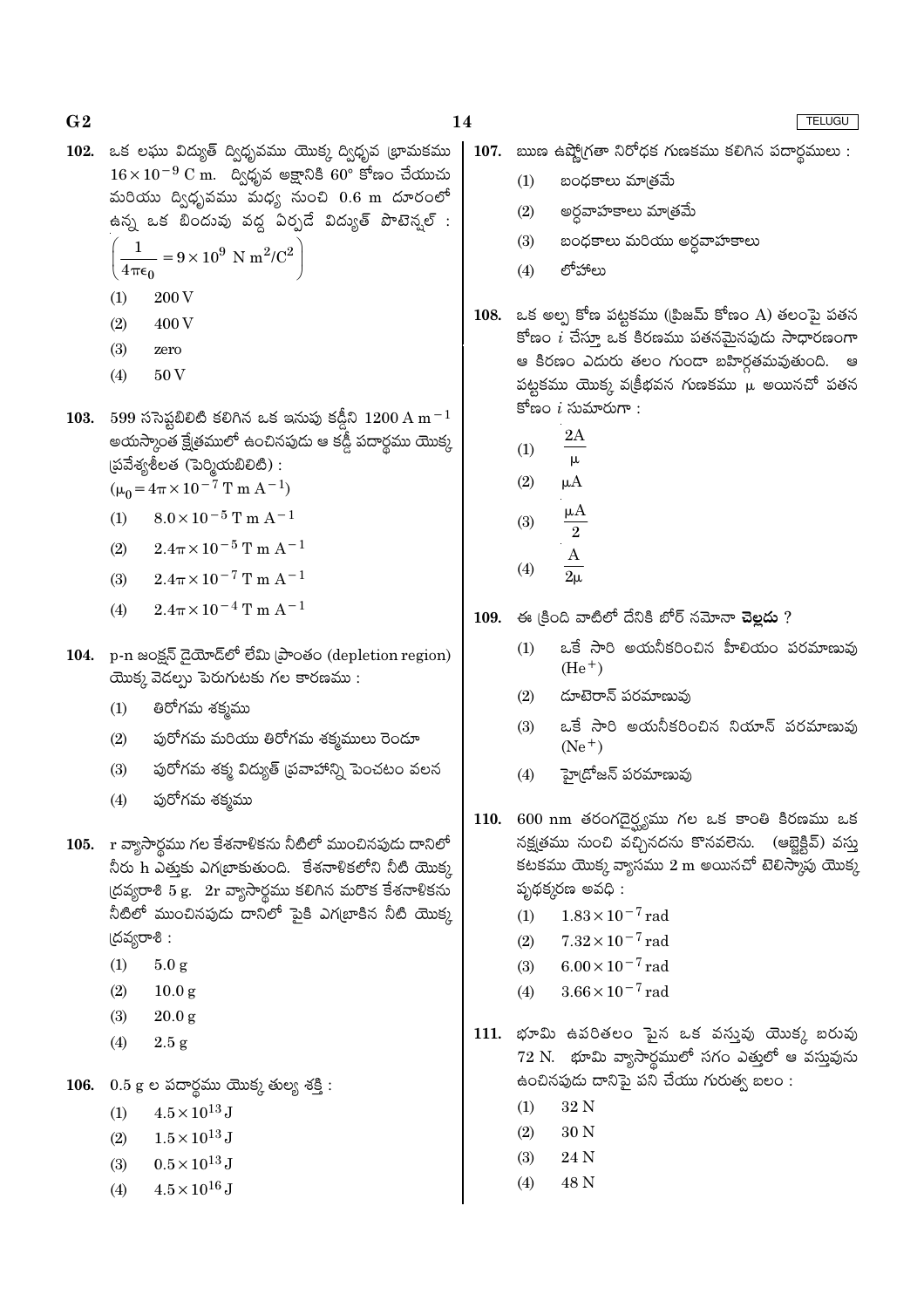- 112.  $3 \times 10^{-10}$  Vm $^{-1}$  విద్యుత్ క్షేత్రములో ఒక ఆవేశిత కణము యొక్క అపసర వేగం  $7.5 \times 10^{-4}$  m s<sup>-1</sup>. ఆ కణము యొక్క చలనశీలత  $m^2 V^{-1} s^{-1}$  లో:
	- $2.5\times10^6$  $(1)$
	- $2.5 \times 10^{-6}$  $(2)$
	- $2.25 \times 10^{-15}$  $(3)$
	- $2.25 \times 10^{15}$  $(4)$
- 113. (టాన్సిస్టర్ పని చేయుటకు ఈ క్రింది వివరణలలో ఏది నిజమైనది ?
	- బేస్, ఎమిటర్ మరియు కలెక్టర్ (పాంతాలు ఒకే  $(1)$ పరిమాణము కలిగి ఉండాలి.
	- $(2)$ ఎమిటర్ మరియు కలెక్టర్ సంధులు రెండు పురో శక్మములో ఉందవలెను.
	- బేస్ (పాంతము చాల పలుచగా మరియు తేలికగా దోప్  $(3)$ చేయబడవలెను.
	- బేస్, ఎమిటర్ మరియు కలెక్టర్ (ప్రాంతాలు ఒకే డోపింగ్  $(4)$ సాంద్రత కలిగి ఉందాలి.

114. గాలి మాధ్యమము కలిగిన సమాంతర ఫలకల కెపాసిటర్ యొక్క కెపాసిటెన్స్ 6 µF. రెండు ఫలకల మధ్య విద్యుత్ రోధకమునుంచినపుడు, కెపాసిటర్ యొక్క కెపాసిటెన్స్  $30 \mu F$ . విద్యుత్ రోధకము యొక్క పెర్మిటివిటి :  $(\epsilon_0 = 8.85 \times 10^{-12} \text{ C}^2 \text{ N}^{-1} \text{ m}^{-2})$ 

- $1.77 \times 10^{-12}$  C<sup>2</sup> N<sup>-1</sup> m<sup>-2</sup>  $(1)$
- $0.44 \times 10^{-10}$  C<sup>2</sup> N<sup>-1</sup> m<sup>-2</sup>  $(2)$
- $5.00 C^2 N^{-1} m^{-2}$  $(3)$
- $0.44 \times 10^{-13}$  C<sup>2</sup> N<sup>-1</sup> m<sup>-2</sup>  $(4)$
- 115. సార్థక నంఖ్యలను వరిగణనలోకి తీసికొనినవుడు  $9.99 \text{ m} - 0.0099 \text{ m}$  యొక్క విలువ:
	- $(1)$  $9.98 \text{ m}$
	- $(2)$  $9.980 \text{ m}$
	- $(3)$  $9.9<sub>m</sub>$
	- $(4)$  $9.9801 \text{ m}$

116.  $4 \text{ kg}$  మరియు 6 kg (దవ్యరాశులు కలిగిన రెందు వస్తువులు తాన్య ద్రవ్యరాశి కలిగిన దారంతో బంధించబడినవి. ఆ దారం ఘర్ఘణ లేని కప్పీ పై పోవుచున్నప్పుడు (పటంలో చూపినట్లు), ఆ వ్యవస్థ యొక్క త్వరణమును గురుత్వ త్వరణాలలో (g) తెలిపినప్పుడు :



- $(4)$ g
- 117. ఒక సిలిందరు 249 kPa పీడనము మరియు  $27^{\circ}\text{C}$  ఉష్మోగ్రత వద్ద హై(దోజన్ వాయువును కలిగియున్నచో దాని యొక్క సాంద్రత:  $(R = 8.3 J \text{ mol}^{-1} K^{-1})$ 
	- $0.2 \text{ kg/m}^3$  $(1)$
	- $0.1 \text{ kg/m}^3$  $(2)$
	- $(3)$  $0.02 \text{ kg/m}^3$
	- $(4)$  $0.5 \text{ kg/m}^3$
- $118.$  విద్యుత్ మరియు అయన్కాంత క్షేత్రములు చేయు అంశదానములకు మరియు విద్యుదయస్కాంత తరంగము యొక్క తీ|వతకు గల నిష్పత్తి (c = విద్యుదయస్కాంత తరంగము యొక్క వది) :
	- $1:1$  $(1)$
	- $(2)$  $1 : c$
	- $1: c^2$  $(3)$
	- $(4)$  $c:1$
- 119. 100 చుట్లు కలిగి 50 cm పొడవు గల ఒక పొడవాటి  $\mathfrak F$ లెనాయిడ్లలో 2.5 A విద్యుత్తు (పవహిస్తుంది. ఆ సోలెనాయిడ్ మధ్యలో ఉండె అయస్కాంత క్షేత్రము:
	- $(\mu_0 = 4\pi \times 10^{-7} \text{ T m A}^{-1})$
	- $3.14\times10^{-4}\,\mathrm{T}$  $(1)$
	- $(2)$  $6.28 \times 10^{-5}$  T
	- $3.14 \times 10^{-5}$  T  $(3)$
	- $6.28\times10^{-4}\,\mathrm{T}$  $(4)$
- $120.$  యంగ్ జంట చీలికల (పయోగంలో రెండు సంబద్ధ కాంతి జనకాల మధ్య వేర్పాటును సగానికి తగ్గించి తెర మరియు సంబద్ధ కాంతి జనకాల మధ్య దూరాన్ని రెండింతలు చేసినపుడు పట్టిక యొక్క వెదల్సు:
	- సగం  $(1)$
	- $(2)$ నాలుగింతలు
	- $(3)$ నాల్గవవంతు
	- రెండింతలు  $(4)$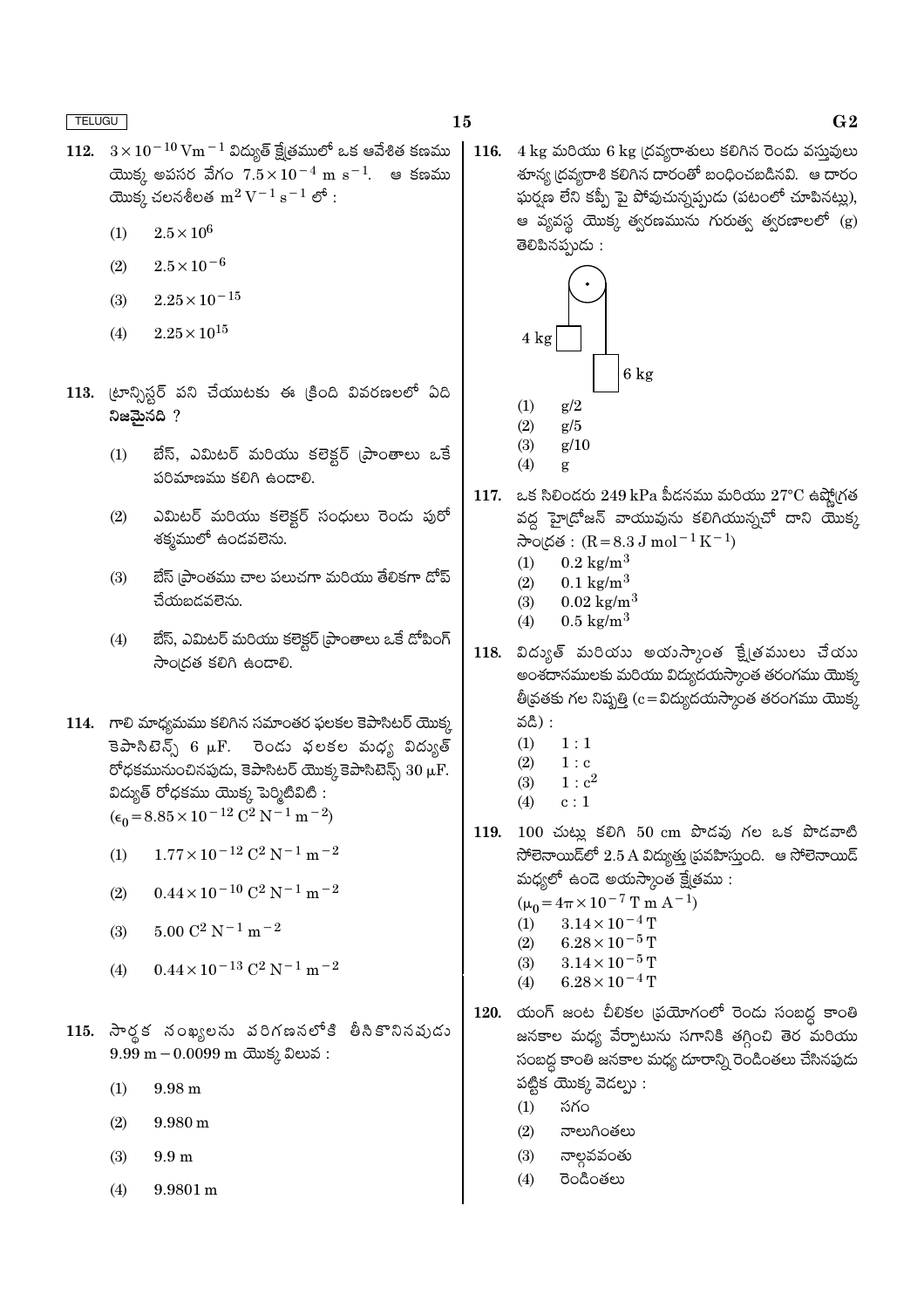- 16
- 121. ఒక మీటరు (బిడ్జ్ ఎడమ అంతరములో ఒక నిరోధపు తీగను ఉంచి కుడి వైపు అంతరములో  $10\,\Omega$  నిరోధమునుంచినపుడు మీటరు (బ్రిడ్ష్ యొక్క తీగను  $3:2$  నిష్పత్తిలో విభాజించె బిందువు వద్ద తుల్యత చెందుతుంది. ఒక వేళ నిరోధపు తీగ యొక్క పొడవు  $1.5 \text{ m}$  అయినచో  $1 \Omega$  పొడవు గలగిన నిరోధపు తీగ యొక్క పొడవు:
	- $1.0 \times 10^{-1}$  m  $(1)$
	- $(2)$  $1.5 \times 10^{-1}$  m
	- $(3)$  $1.5 \times 10^{-2}$  m
	- $1.0 \times 10^{-2}$  m  $(4)$
- 122. DNA బంధాన్ని విదగొట్టడానికి కావలసిన శక్తి  $10^{-20}$  J. దీనిని eV లలో వ్యక్తపరిచినపుడు సుమారుగా:
	- $(1)$  $0.6$
	- $(2)$ 0.06
	- $(3)$  $0.006$
	- $(4)$ 6
- 123. యురేనియం ఐసొటోపు  $^{235}_{92}$ U ను న్యూటాన్చే తాడనం చెందించినపుడు  $^{89}_{36}\mathrm{Kr}$ , మూడు న్యూటాన్లు మరియు \_\_ లను ఉత్పాదనము చేస్తుంది.
	- $\frac{91}{40}Zr$  $(1)$
	- $^{101}_{\phantom{1}36}\mathrm{Kr}$  $(2)$
	- $^{103}_{\phantom{1}36}\mathrm{Kr}$  $(3)$
	- $^{144}_{\ 56}Ba$  $(4)$
- 124. సమాన సామర్థ్యము గల A మరియు B రెండు సిలిండర్**లు** స్టాప్ కాక్ ద్వారా కలుపబడినవి. (పమాణ ఉష్ణో(గత మరియు పీడనముల వద్ద A సిలిండరు ఆదర్శ వాయువు కలిగి ఉన్నది. B సిలిండరు పూర్తిగా ఖాళీగా ఉన్నది. ఈ మొత్తము వ్యవస్థ ఉష్ణీయ బంధకం గావించబడినది. అపుడు అకస్మాత్తుగా స్టాప్ కాక్ తెరచినపుడు జరిగే (ప(కియ :
	- $(1)$ స్థిరోష్ణక
	- పీదన ఉష్మో(గత రేఖ  $(2)$
	- సమపీదన  $(3)$
	- $(4)$ సమ ఉష్మో(గత
- 125.  $20 \text{ cm}^2$  ఉపరితల వైశాల్యము కలిగిన ఒక అపరావర్తక తలంపై  $20 \text{ W/cm}^2$  సగటు అభివాహము (ఫ్లక్స్) గల కాంతి అభిలంబంగా పతనమైనపుడు, ఒక నిమిష కాలం నిడివిలో ఆ తలం పొందిన శకి:
	- $12\times10^3$  J  $(1)$
	- $24\times10^3\,\mathrm{J}$  $(2)$
	- $48 \times 10^3$  J  $(3)$
	- $(4)$  $10 \times 10^3$  J

126.  $r_1$  మరియు  $r_2$  వ్యాసార్థములను  $(r_1 = 1.5 r_2)$  కలిగిన రెండు రాగి ఘన గోళముల ఉష్ణోగత  $1\,\mathrm{K}$  పెంచుటకు అవసరమైన ఉష్ణశక్ముల నిష్పత్తి :

> 9  $(1)$  $\overline{4}$ 3  $(2)$  $\overline{2}$  $\overline{5}$  $(3)$  $\overline{3}$ **27**  $(4)$

127. ఒక ఏక పరమాణుక వాయువు యొక్క సగటు ఉష్ణశక్తి :  $(k_B = \text{20\%})$ ్ణమన్ స్థిరాంకము మరియు  $T = 30$ రమ ఉష్మో(గత)

- $\frac{3}{2}$  $k_BT$  $(1)$
- $\frac{5}{2}$  $(2)$  $k_B T$  $\frac{7}{2}$  $(3)$  $k_BT$
- ఒక  ${LCR}$  (శేణి వలయము  ${ac}$  వోల్టేజి జనకమునకు 128. కలుపబడినది. వలయము నుంచి L ను తొలగించినపుడు విద్యుత్ (పవాహము మరియు వోల్టేజిల మధ్య దిశా భేదం $\frac{\pi}{2}$ . దీనికి బదలు C ని తొలగించినపుడు కూడా విద్యుత్ <sub>(</sub>పవాహం, వోల్టేజిల మధ్య దిశా భేదము $\frac{\pi}{3}$  అయినచో వలయం యొక్క సామర్థ్య కారకము (power factor):
	- $(1)$  $0.5$
	- $(2)$  $1.0$
	- $(3)$  $-1.0$
	- $(4)$ zero
- 129. 5 kg మరియు  $10 \text{ kg}$  (దవ్యరాశులు గల రెండు కణములు 1 m పొడవు మరియు ఉపేక్షణీయ (దవ్యరాశి గల దృఢమైన కడ్డీకి ఇరువైపుల అమర్చబడినవి.

ఆ వ్యవస్థ యొక్క (దవ్యరాశి కేం(దమునకు 5 kg (దవ్యరాశి గల కణము నుండి గల దూరం సుమారుగా :

- $(1)$  $50 \text{ cm}$
- $(2)$ 67 cm
- $(3)$ 80 cm
- $(4)$ 33 cm

- 
- $\frac{1}{2} k_B T$  $(4)$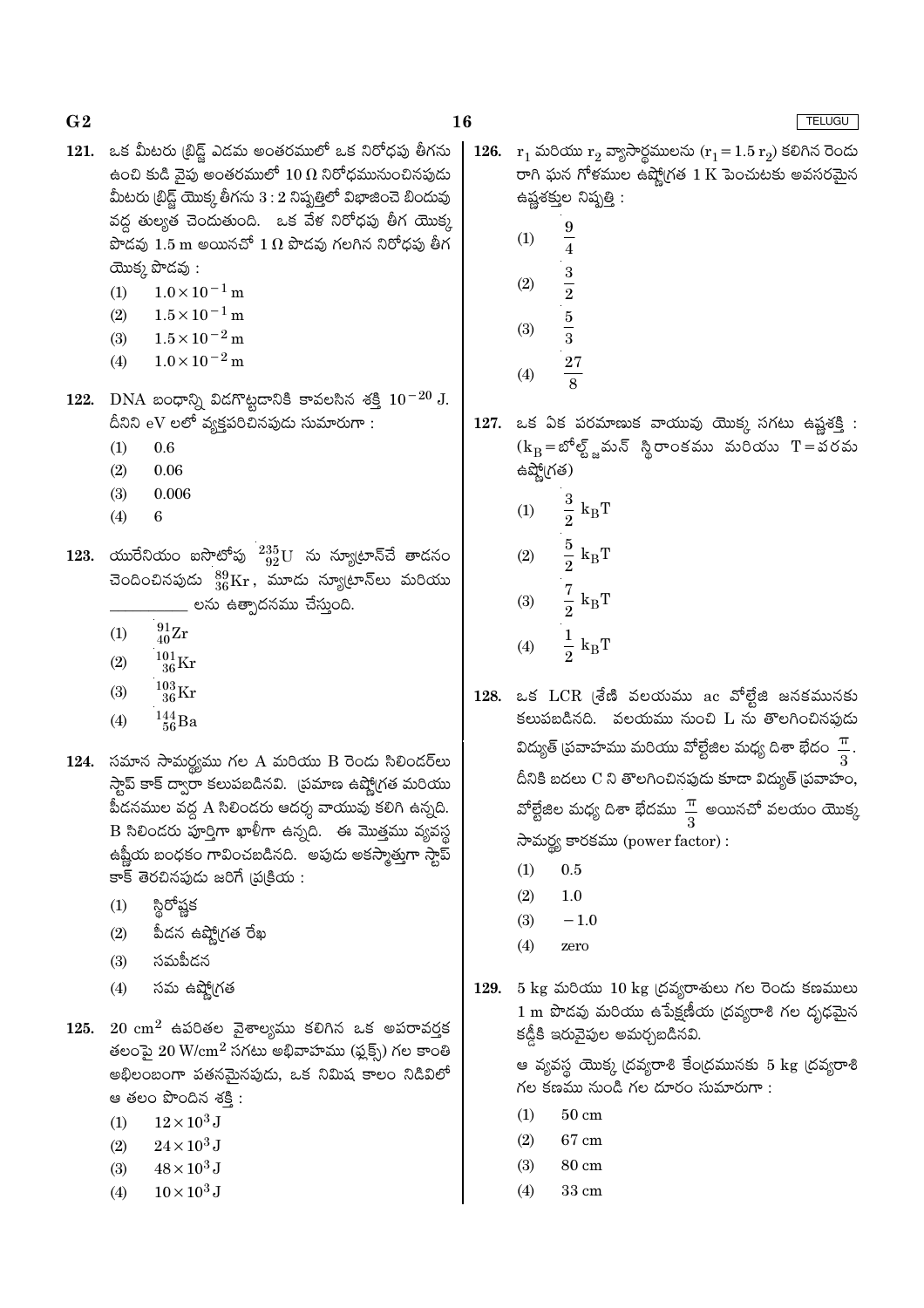$G<sub>2</sub>$ 

 $130.$  సరళ హరాత్మక చలనములో గల ఒక కణము యొక్క  $2\overset{\frown}{k}$  m సాైన సదిశ కలిగిన ఒక కణంపై మూల బిందువు 135. దగ్గర గల  $3\hat{j}$  N బలం పని చేసినపుడు ఉత్పన్నమయ్యె స్థాన(భంశము మరియు త్వరణముల మధ్య దిశా భేదము : టార్క్ : .  $(1)$ rad  $6\stackrel{\frown}{i}$  N m  $(1)$  $rac{\pi}{2}$  rad  $(2)$  $-6\hat{i}$  N m  $(2)$  $(3)$  $6k$  N m  $(3)$ zero  $6\hat{i}$  N m  $(4)$  $\pi$  rad  $(4)$ 131. ఉమ్మడి తలమునకు ఉండవలసిన (బివిస్టర్ కోణము  $i_h$ 136. రౌల్ట్ నియమము నుండి ధనాత్మక విచలనాన్ని (పదర్శించే విలువ :  $2\nu$ (శమము:  $(1)$  $30^{\circ} < i_h < 45^{\circ}$  $(1)$ బెంజీన్ + టోలీన్ ఎసిటోన్ + క్రోరోఫారమ్  $(2)$  $45^{\circ} < i_b < 90^{\circ}$  $(2)$  $i_h = 90^{\circ}$ క్హోరోఈథేన్ + బ్రోమోఈథేన్  $(3)$  $(3)$  $0^{\circ} < i_b < 30^{\circ}$  $(4)$ ఇథనోల్ + ఎసిటోన్  $(4)$ 137. కార్బన్ మొనాక్పైడ్ గురించి (కిందివాటిలో సరి అయినది **కానిది** 132. (పతిబలము యొక్క మితి ఫార్ములా : ఏది ?  $[ML^2T^{-2}]$  $(1)$  $[ML^0T^{-2}]$ ఇది రక్తం ఆక్సిజన్ని రవాణాచేసే సామర్థ్యాన్ని క్షీణింప  $(2)$  $(1)$ చేస్తుంది.  $(3)$  $[ML^{-1}T^{-2}]$ కార్బాక్సిహీమోగ్లోబిన్ (హీమోగ్లోబిన్ CO తో బంధం  $(2)$  $[MLT^{-2}]$  $(4)$ ఏర్పడింది) ఆక్సిహీమోగ్లోబిన్ కంటే అస్థిరమైనది. 133. నిరోధము యొక్క రంగుల కోడ్ ను క్రింద చూపబడినది: దహన చర్య పూర్తి కాకపోవడం వలన ఇది ఏర్పడినది.  $(3)$  $(4)$ ఇది కార్బాక్సిహీమోగ్లోబిన్ని ఏర్పరుస్తుంది. 138. గలన  $CaCl<sub>2</sub>$  నుంచి 20 g కాల్వియం ఉత్పాదనకు అవసరమైన  $\frac{1}{2}$ లేద (F) ల సంఖ్య (Ca పరమాణువు (దవ్యరాశి = నీల-<br>లోహితం పసుపు గోధువు బంగారు  $40 \text{ g mol}^{-1}$ :  $(1)$  $\overline{2}$ నిరోధము యొక్క విలువ మరియు దానికి అనుమతించిన  $(2)$  $\overline{\mathbf{3}}$ పరిమితి, వరుసగా:  $(3)$  $\overline{4}$  $47 \text{ k}\Omega, 10\%$  $(1)$  $(4)$  $\mathbf{1}$  $(2)$  $4.7 \text{ k}\Omega, 5\%$ సు(కోజ్ జలవిశ్లేషణ (కింది చర్య ద్వారా ఇవ్వడమైనది : 139.  $(3)$  $470 \Omega, 5\%$ సుక్రోజ్ + $H_2O \rightleftharpoons$ గ్లూకోజ్ + (ఫక్హోజ్  $(4)$  $470 \text{ k}\Omega, 5\%$  $300 \text{ K}$  వద్ద సమతాస్థితి స్థిరాంకం  $(\text{K}_c) \ 2 \times 10^{13}$  అయిన 134. 10 cm వ్యాసార్థము కలిగిన ఒక గోళీయ వాహకముపై అదే ఉష్మోగ్రత వద్ద  $\Delta_r G^{\ominus}$  విలువ : 8.314 J mol<sup>-1</sup>K<sup>-1</sup> × 300 K × ln(2 × 10<sup>13</sup>)  $3.2 \times 10^{-7}$  C ఆవేశము ఏకరీతిగా వితరణ చెంది ఉన్నది.  $(1)$ 8.314 J mol<sup>-1</sup>K<sup>-1</sup> × 300 K × ln(3 × 10<sup>13</sup>)  $(2)$  $F$ ీళము యొక్క కేంద్రము నుండి 15  $cm$  దూరంలో గల  $-8.314 \,\mathrm{J}$  mol<sup>-1</sup>K<sup>-1</sup>×300 K×ln(4×10<sup>13</sup>)  $(3)$ బిందువు వద్ద గల విద్యుత్ క్షేత్రము పరిమాణము :  $-8.314 \,\mathrm{J}$  mol<sup>-1</sup>K<sup>-1</sup>×300 K×ln(2×10<sup>13</sup>)  $(4)$  $\frac{1}{1}$  = 9 × 10<sup>9</sup> N m<sup>2</sup>/C<sup>2</sup> 140.  $2Cl(g) \rightarrow Cl_2(g)$  ఈ చర్యకు సరైన ఐచ్చికము:  $\frac{4}{\pi\epsilon_0}$  $\Delta_r H > 0$  మరియు  $\Delta_r S < 0$  $(1)$  $1.28\times10^5$  N/C  $(1)$  $\Delta_r H \leq 0$  మరియు  $\Delta_r S \geq 0$  $(2)$  $1.28 \times 10^6$  N/C  $(2)$  $\Delta_r H < 0$  మరియు  $\Delta_r S < 0$  $(3)$  $1.28 \times 10^7$  N/C  $(3)$  $(4)$  $\Delta_r H > 0$  మరియు  $\Delta_r S > 0$  $1.28\times10^4$  N/C  $(4)$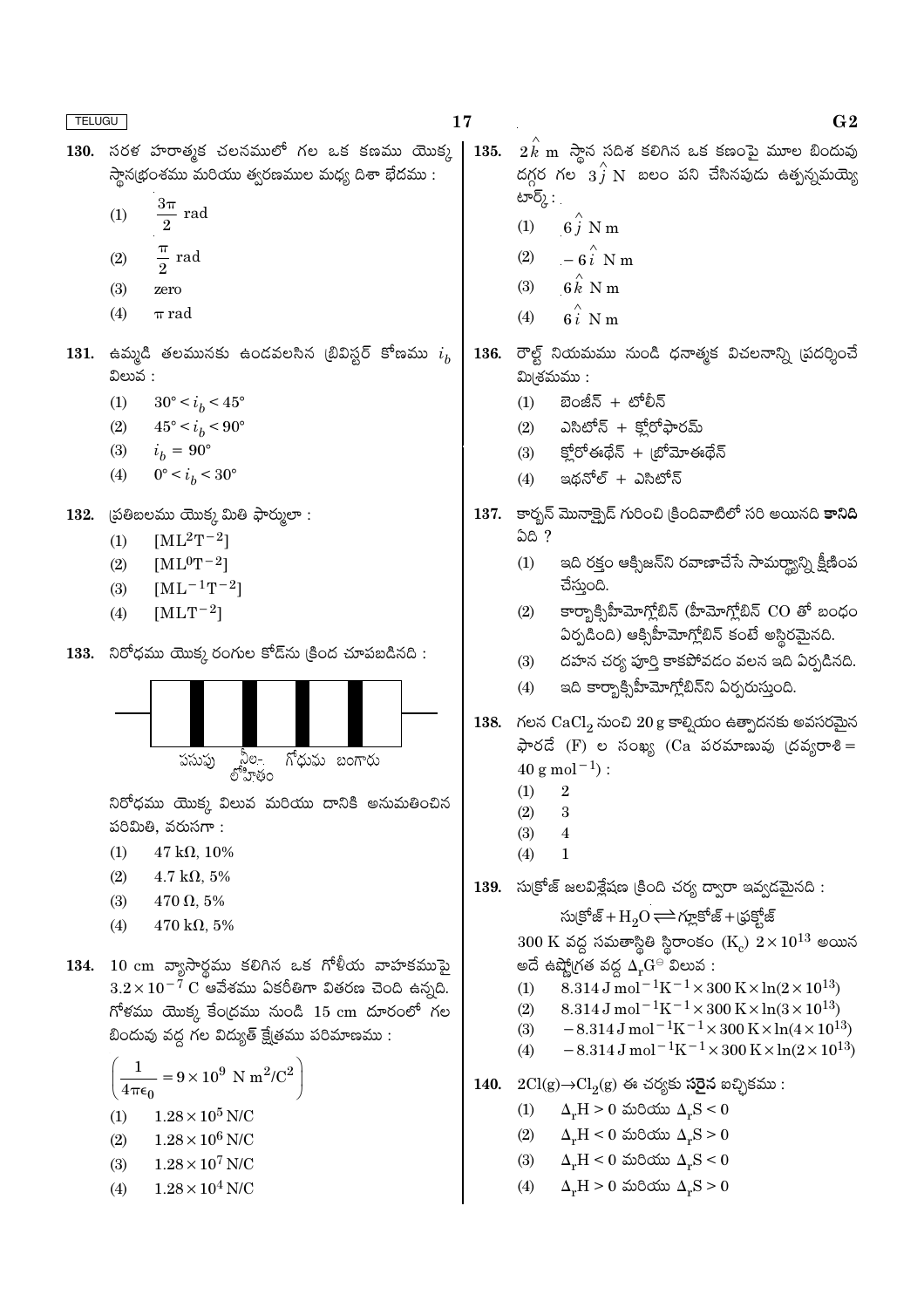| G <sub>2</sub> |                                                                                                     | 18          | <b>TELUGU</b>                                                                                            |
|----------------|-----------------------------------------------------------------------------------------------------|-------------|----------------------------------------------------------------------------------------------------------|
| 141.           | పేపర్ క్రోమటోగ్రాఫీకి ఉదాహరణ :                                                                      | 147.        | $\mathrm{Cr^{2+}}$ అయాన్కు లెక్కించిన (భమణ–ఆధారిత (భామకము                                                |
|                | వితరణ (కోమటోగ్రాఫీ<br>(1)                                                                           |             | (spin only):                                                                                             |
|                | పలుచని పొర (కోమటో(గాఫీ<br>(2)                                                                       |             | (1)<br>4.90 BM                                                                                           |
|                | కాలమ్ (కోమటో(గాఫీ<br>(3)                                                                            |             | 5.92 BM<br>(2)                                                                                           |
|                | అధిశోషణ (కోమటో(గాఫీ<br>(4)                                                                          |             | (3)<br>2.84 BM<br>3.87 BM<br>(4)                                                                         |
| 142.           | ఒక (పథమ (కమాంకచర్య రేటు స్థిరాంకం $4.606\times10^{-3}\,\text{s}^{-1}$ .                             |             |                                                                                                          |
|                | $2.0$ g క్రియాజనకాన్ని $0.2$ g లకు తగ్గించటానికి అవసరమైన                                            | 148.        | $CaCl2$ , $MgCl2$ మరియు NaCl (దావణం ద్వారా HCl                                                           |
|                | కాలము :                                                                                             |             | పంపబడింది. క్రింది ఏ సమ్మేళనము(లు) స్ఫటికీకరణం                                                           |
|                | (1)<br>$200\,\mathrm{s}$                                                                            |             | చెందును ?                                                                                                |
|                | (2)<br>$500\,\mathrm{s}$                                                                            |             | NaCl మాత్రమే<br>(1)                                                                                      |
|                | (3)<br>1000 s                                                                                       |             | ${ {\rm MgCl}_2}$ మా(తమే<br>(2)                                                                          |
|                | 100 s<br>(4)                                                                                        |             | $NaCl, MgCl2$ మరియు $CaCl2$<br>(3)                                                                       |
| 143.           | (కింది సల్సర్ ఆక్సోఆమ్లంలో దేనికి $-0-0-$ బంధనము                                                    |             | $MgCl2$ మరియు $CaCl2$ రెండు<br>(4)                                                                       |
|                | eomon ?                                                                                             | 149.        | (కింది వాటిని జతచేసి <b>సరైన</b> ఐచ్ఛికాన్ని గుర్తించండి.                                                |
|                | $\mathrm{H}_2\mathrm{SO}_4$ , సల్ఫ్యూరిక్ ఆమ్లం<br>(1)                                              |             | (a) $CO(\overline{\omega}) + H_2(\overline{\omega})$ (i) $Mg(HCO_3)_2 + Ca(HCO_3)_2$                     |
|                | $\rm H_2S_2O_8$ , పెరాక్సోడైసల్బ్యూరిక్ ఆమ్లం<br>(2)                                                |             | (b) నీటి తాత్కాలిక<br>(ii) ఎల్కక్టాన్ కొరత హైడైడ్                                                        |
|                | $\mathrm{H_2S_2O_7}$ , పైరోసల్ప్యూరిక్ ఆమ్లం<br>(3)                                                 |             | కాఠిన్యత                                                                                                 |
|                | $\mathrm{H_{2}SO_{3}}$ , సల్ఫ్యూరస్ ఆమ్లం<br>(4)                                                    |             | (iii) సింథెసిస్ గ్యాస్<br>(c) $B_2H_6$                                                                   |
|                | 144. నజల $\mathrm{NaOH}$ నమక్షంలో బెంజాల్డి హైడ్ మరియు                                              |             | (d) $H_2O_2$<br>$(iv)$ సమతలం కాని నిర్మాణం                                                               |
|                | ఎసిటోఫినోన్ల మధ్య జరిగే చర్య పిలువబడేది :                                                           |             | (d)<br>(b)<br>(a)<br>(c)                                                                                 |
|                | కెనిజారో చర్య<br>(1)                                                                                |             | (iii)<br>(ii)<br>(1)<br>(i)<br>(iv)                                                                      |
|                | మి(శమ కెనిజారో చర్య<br>(2)                                                                          |             | (2)<br>(iii)<br>(ii)<br>(i)<br>(iv)                                                                      |
|                | మి(శమ ఆల్డాల్ సంఘననం<br>(3)                                                                         |             | (3)<br>(i)<br>(iii)<br>(ii)<br>(iv)                                                                      |
|                | ఆల్తాల్ సంఘననం<br>(4)                                                                               |             | (iii)<br>(ii)<br>(4)<br>(i)<br>(iv)                                                                      |
|                |                                                                                                     | <b>150.</b> | 2-(బోమో–పెంటేన్ నుండి పెంట్-2-ఈన్ ఏర్పడే బహిష్కరణ                                                        |
| 145.           | యూనిట్ సెల్ అంచు పొడవు 288 pm తో ఒక మూలకము<br>అంత:కేంద్రిత ఘన (bcc) నిర్మాణం కలిగి ఉన్నది. ఆ మూలకపు |             | చర్య :                                                                                                   |
|                | పరమాణువు వ్యాసార్థము :                                                                              |             | β-బహిష్కరణ చర్య<br>(a)                                                                                   |
|                |                                                                                                     |             | (b)<br>జైట్సెవ్ నియమాన్ని పాటిస్తుంది                                                                    |
|                | $\frac{\sqrt{2}}{4} \times 288$ pm<br>(1)                                                           |             | డిహై(దోహాలొజనీకరణ చర్య<br>(c)                                                                            |
|                |                                                                                                     |             | నిర్జలీకరణ చర్య<br>(d)                                                                                   |
|                | (2) $\frac{4}{\sqrt{3}} \times 288 \text{ pm}$                                                      |             | (a), (c), (d)<br>(1)                                                                                     |
|                |                                                                                                     |             | (b), (c), (d)<br>(2)                                                                                     |
|                | $\frac{4}{\sqrt{2}} \times 288$ pm<br>(3)                                                           |             | (3)<br>(a), (b), (d)                                                                                     |
|                |                                                                                                     |             | (4)<br>(a), (b), (c)                                                                                     |
|                | $\frac{\sqrt{3}}{4} \times 288$ pm<br>(4)                                                           | 151.        | క్రింది వాటిలో సమన్వయ సమ్మేకనాలు ఏర్పాటులో లైగాండ్                                                       |
| 146.           | క్రిందివాటిలో కేటయానిక్ డిటర్లైంటు ఏది ?                                                            |             | క్షేత్ర బలము పెరిగే సరి అయిన క్రమము ఏది ?                                                                |
|                | సోడియం స్టియరేట్<br>(1)                                                                             |             | $SCN^- < F^- < CN^- < C_2O_4^{2-}$<br>(1)                                                                |
|                | సిటైల్[టైమిథైల్ అమోనియం (బోమైద్<br>(2)                                                              |             | (2) $F^-$ < SCN <sup>-</sup> < C <sub>2</sub> O <sub>4</sub> <sup>2</sup> <sup>-</sup> < CN <sup>-</sup> |
|                | సోడియం దోడెకైల్ఐెంజీన్ సల్ఫోనేట్<br>(3)                                                             |             | (3) $CN^- < C_2O_4^{2-} < SCN^- < F^-$                                                                   |
|                | సోడియం లారిల్ సల్సేట్<br>(4)                                                                        |             |                                                                                                          |
|                |                                                                                                     |             | $SCN^- < F^- < C_2O_4^{2-} < CN^-$<br>(4)                                                                |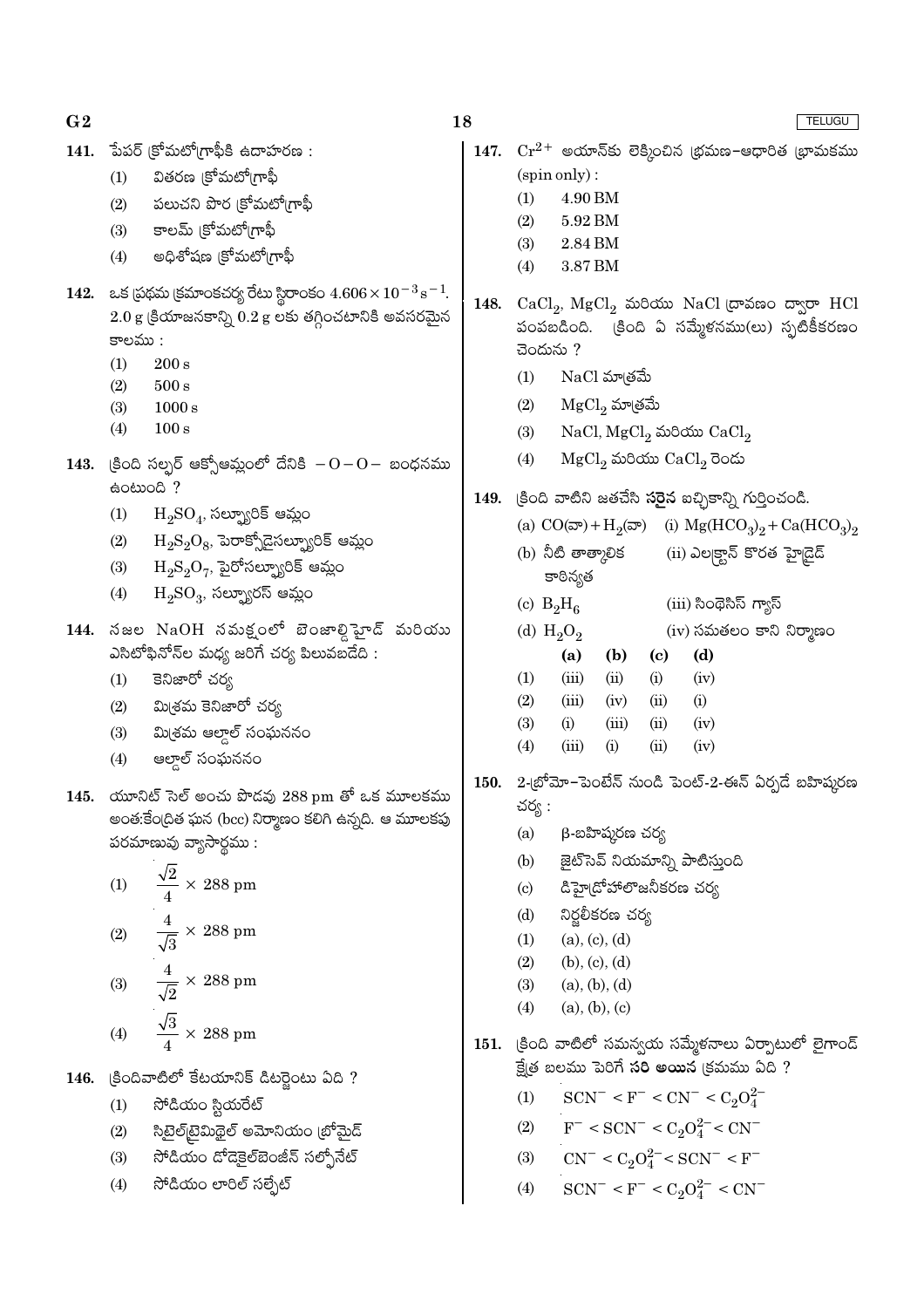- 19
- $152.$   $|300$  వాటిలో సరి అయిన వివరణను గుర్తించండి.
	- బ్లిస్టర్ (బొబ్బర్లు) కాపర్కు పగుళ్ళ (బొబ్బర్ల) రూపం  $(1)$  $CO<sub>2</sub>$  వెలువడటం వల్ల వస్తుంది.
	- $(2)$ వాన్ ఆర్కెల్ పద్ధతితో బాష్నట్రావస్థ శోధనం నికెల్కు జరుపబడుతుంది.
	- దుక్క ఇనుమును రకరకాల ఆకారాలలోకి పోతపోయ  $(3)$ వచ్చును.
	- చేత ఇనుము 4% కార్బన్ గల మలిన ఇనుము.  $(4)$
- $153.$  సుక్రోజ్ జలవిశ్లేషణలో ఏర్పడేవి :
	- $\alpha$ -D-గ్లూకోజ్ + β-D-గ్లూకోజ్  $(1)$
	- $\alpha$ - $\mathrm{D}$ -గూ్లకోజ్ +  $\beta$ - $\mathrm{D}$ -(ఫక్రోజ్  $(2)$
	- $\alpha$ - $D$ -(ఫ్రక్షోజ్ +  $\beta$ - $D$ -(ఫక్షోజ్  $(3)$
	- $\beta$ - $D$ -గూ్లకోజ్ +  $\alpha$ - $D$ -(ఫక్హోజ్  $(4)$
- 154. క్రింది చర్యలో కార్బన్ ఆక్సీకరణ సంఖ్యలో మార్సు ఎంత ?  $\text{CH}_4(\text{D}) + 4\text{Cl}_2(\text{D}) \rightarrow \text{CCl}_4(\text{D}) + 4\text{HCl}(\text{D})$ 
	- $0$  to  $+4$  $(1)$
	- $(2)$  $-4$  to  $+4$
	- $0 \text{ to } -4$
	- $(3)$
	- $(4)$  $+4$  to  $+4$
- 155. (కింది లోహము అయాన్ చాలా ఎంజైములను ఉత్తేజ పరుస్తుంది, గ్లూకోజ్ని ఆక్సీకరణం చేసి ATP ని తయారు చేయడంలో పాల్గొంటుంది మరియు Na తో కలిసి నాడీ సంకేతాలను ప్రసారం చేయదానికి పని చేసుంది:
	- $(1)$ కాపర్
	- క్యాల్సియం  $(2)$
	- పొటాషియం  $(3)$
	- $(4)$ ఐరన్
- 156. ఉర్ట్హ్ చర్య ద్వారా ఈ క్రింది ఏ ఆల్కేన్ను అధిక దిగుబడిలో  $\overline{\text{cyc}}$ దలేము?
	- $2,3$ -డైమిథైల్ౠ్యబేన్  $(1)$
	- n-హెప్టేన్  $(2)$
	- n-బ్యూటేన్  $(3)$
	- n-హెక్సేన్  $(4)$
- 157. కొల్లాయిడ్ (దావణం ఏ ధర్మాన్ని కనుగొనటానికి జీటా పొటెన్నియల్ కొలత ఉపయోగపడుతుంది ?
	- ౹దావణీయత  $(1)$
	- $(2)$ కొల్లాయిడ్ కణాల స్థిరత్వం
	- కొల్తాయిడ్ కణాల పరిమాణం  $(3)$
	- $(4)$ స్నిగ్గత
- 158. బెంజీన్ భునీభవన స్థాన నివ్నుత స్థిరాంకం  $(K_f)$  $5.12 \text{ K} \text{ kg} \text{ mol}^{-1}$ . బెంజీన్లో అవిద్యుద్వీశ్లేష్య ద్రావితం ఉన్న (దావణం మోలాలిటి  $0.078$  m యొక్క ఘనీభవన స్థాన నిమ్నత. (రెండు డెసిమల్ స్థానాలకు కుదించబడింది):
	- $0.80K$  $(1)$
	- $(2)$  $0.40K$
	- $(3)$  $0.60K$
	- $(4)$  $0.20K$
- 159. ఈ క్రింది ఏ ఎమీన్ కార్బెలెమీన్ పరీక్షను యిస్తుంది ?



- (కిందివాటిలో సహజ పాలిమర్ ఏది ? 160.
	- పాలి (బ్యుటాడయాన్-స్టైరీన్)  $(1)$
	- పాలిబ్యుటాదయాన్  $(2)$
	- పాలి (బ్యుటాదయాన్-ఎకైలోన్టెటైల్)  $(3)$
	- $\partial\bar{z}\bar{z}$ -1.4-పాలిఐసో!పీన్  $(4)$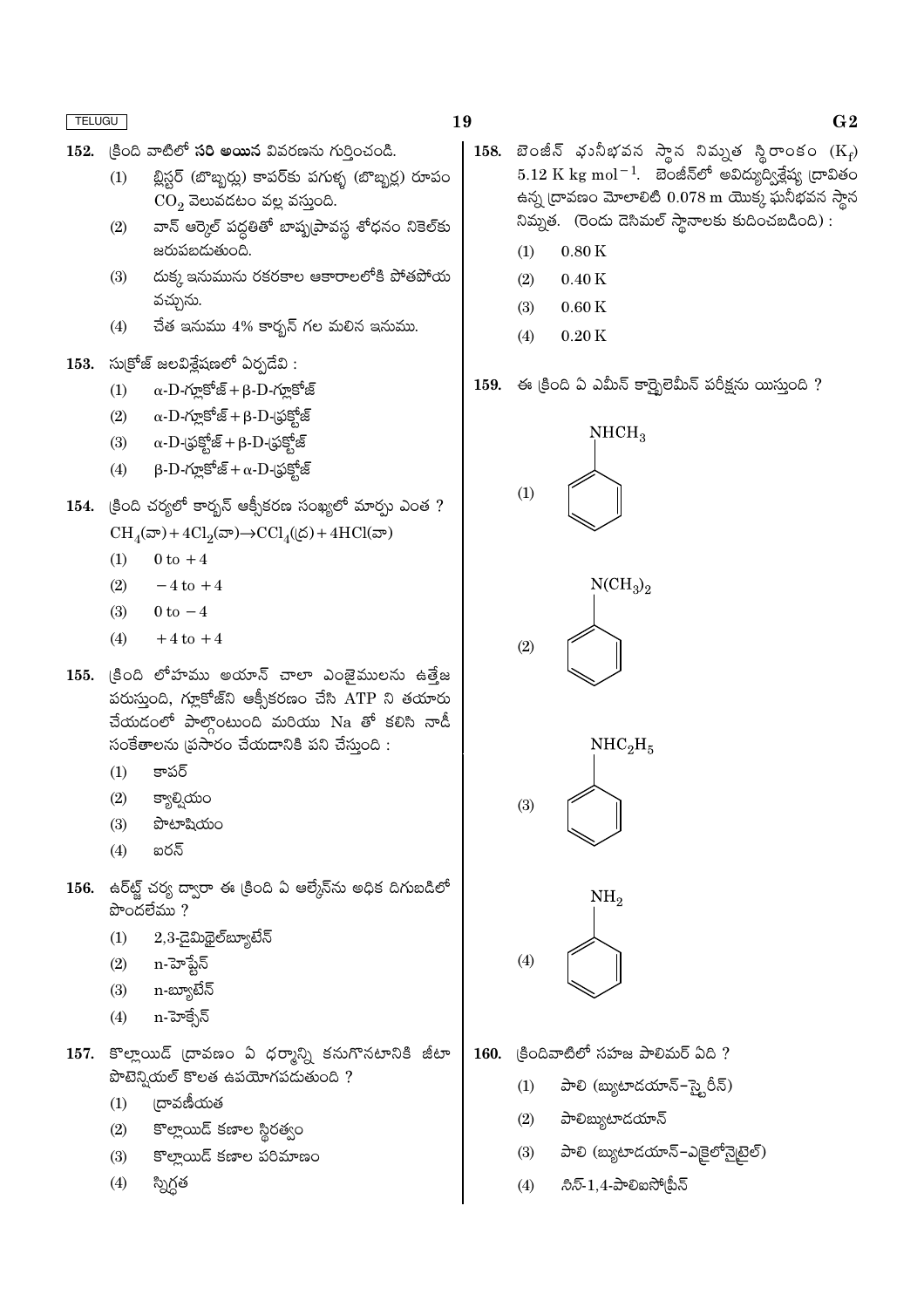- $G<sub>2</sub>$
- 161. సరి అయిన వివరణ కానిదానిని గుర్తించండి.
	- బహు ఆక్సీకరణ స్థితులు మరియు సంశ్లిష్ఠాలను  $(1)$ ఏర్పరచటాన్ని అనుసరించే సామర్థ్యం ఉన్నవి కనుక పరివర్తన మూలకాలు మరియు వాటి సమ్మేళనాలు ఉత్పేరక క్రియాశీలత కలిగి ఉన్నాయి.
	- $(2)$  $H$ ,  $C$  లేదా  $N$  లాంటి చిన్న పరమాణువులు, లోహాల స్పటిక జాలకంలో చిక్కుకు పోయినప్పుడు ఏర్పడే సమ్మేళనాలను అల్పాంతరాళ సమ్మేళనాలు అంటారు.
	- $\rm CrO_4^{2-}$  మరియు  $\rm Cr_2O_7^{2-}$ లలో (కోమియుం  $(3)$ ఆక్సీకరణ స్థితులు ఒకటి కావు
	- నీటిలో  $Cr^{2+}(d^4)$ ,  $Fe^{2+}(d^6)$  కంటే బలమైన  $(4)$ క్షయకరణ కారకము.
- 162. క్రింది వాటిలో ఏ అణువుల సమితికి ద్విధువ భామకము సున్న ఉంటుంది ?
	- బోరాన్ టైఫ్లోరైడ్, హైడోజన్ ఫ్లోరైడ్, కార్బన్ డైఆక్సైడ్,  $(1)$  $1,3$ -డైక్హోరోబెంజీన్
	- నైటోజన్ |టైఫ్లోరైడ్, బెరిలియం డైఫ్లోరైడ్, నీరు,  $(2)$ 1,3-డైక్లోరోబెంజీన్
	- బోరాన్ టైఫ్హోరైడ్, బెరిలియం డైఫ్హోరైడ్, కార్బన్ డైఆక్సైడ్,  $(3)$  $1,4$ -යුපූ්රේඞිංజీన్
	- అవె్మూనియా, బెరిలియం డైఫ్లాన్డైర్, నీరు,  $(4)$  $1,4$ - $\overline{a}$ క్రోబెంజీన్
- 163. amazo (Pt) ఎల్కక్టోడ్ లను ఉపయోగించి సజల సల్బ్యూరిక్ ఆమ్లమును విద్యుద్విశ్లేషణ చేయగా, ఆనోడ్ వద్ద లభించే ఉత్పన్నము :
	- $(1)$ ఆక్సిజన్ వాయువు
	- $(2)$  $H_2S$  వాయువు
	- $SO_2$  వాయువు  $(3)$
	- హై(దోజన్ వాయువు  $(4)$

164. ఎనిసోల్ ను HI తో విదళనము (cleavage) గావించినపుడు ఏర్పడునది :



20



 $^{175}_{71}$ Lu లో (పోటాన్లు, న్యూటాన్లు మరియు ఎల|క్టాన్ల 165. సంఖ్యలు వరుసగా:  $(1)$  $104, 71$  మరియు  $71$  $(2)$  $71.71$  మరియు  $104$  $(3)$  $175, 104$  మరియు  $71$  $(4)$  $71, 104$  మరియు  $71$ (కింది వాటిని జతచేయండి: 166. స్వభావం ఆక్సైడ్  $(a)$  $CO$  $(i)$ క్షార తటస్థ  $(b)$ **BaO**  $(ii)$  $\left( \mathrm{c}\right)$  $\text{Al}_2\text{O}_3$  $(iii)$ ఆమ్ల  $(d)$  $Cl<sub>2</sub>O<sub>7</sub>$  $(iv)$ ద్వి స్వభావిక క్రిందివాటిలో **సరి అయిన** ఐచ్చికము ఏది ?  $(b)$  $(d)$  $(a)$  $\left( \mathrm{e}\right)$  $(1)$  $(ii)$  $(iii)$  $(i)$  $(iv)$  $(2)$  $(iii)$  $(i)$  $(ii)$  $(iv)$  $(3)$  $(iv)$  $(iii)$  $(ii)$  $(i)$  $(4)$  $(i)$  $(ii)$  $(iii)$  $(iv)$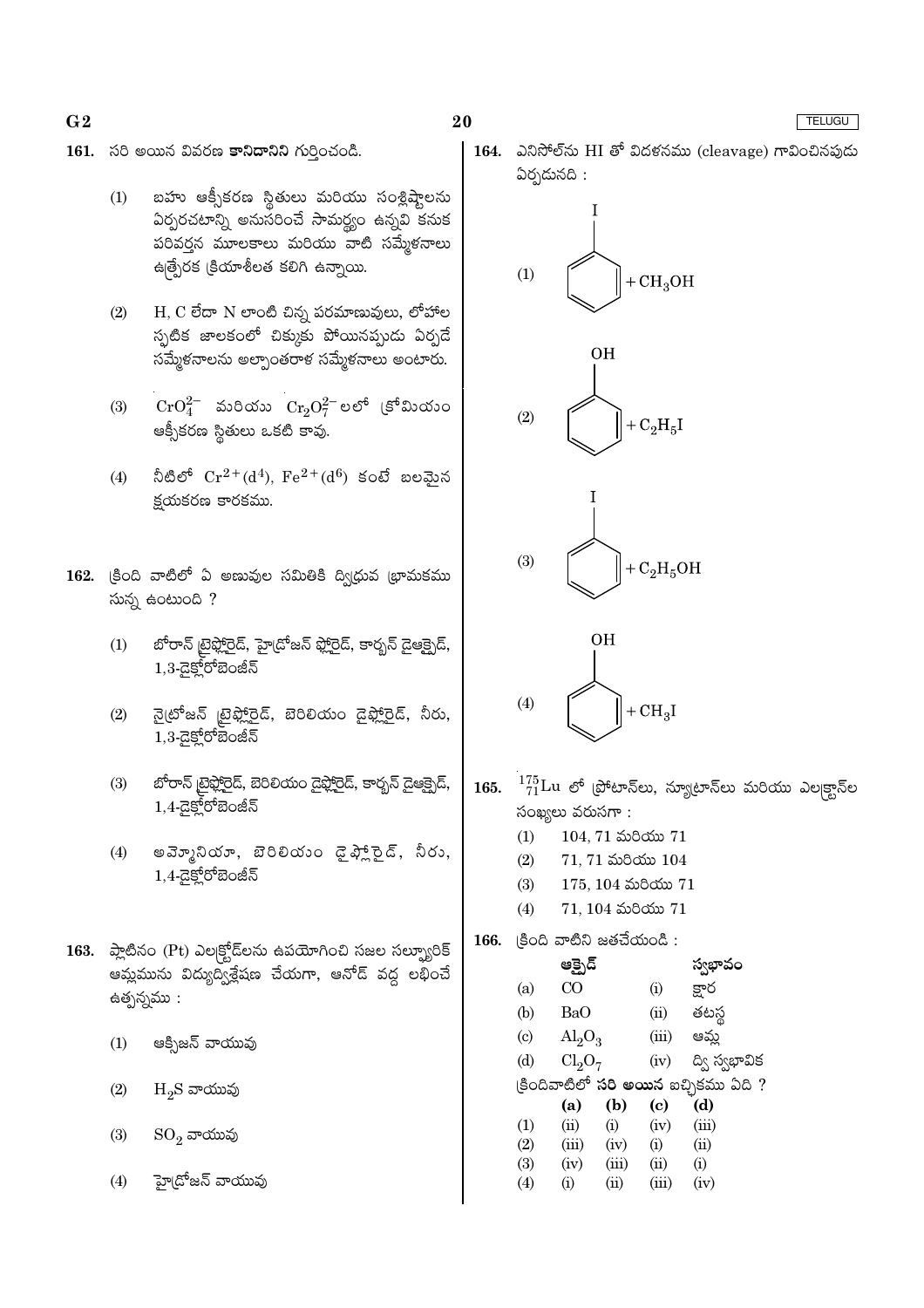- $167.$  ఈ (కింది దానిలో దేనివల్ల ఒక టెర్వియరి బ్యూటైల్ కార్బొకాటయాన్ ఒక సెకండరీ బ్యూటెల్ కార్బొకాటయాన్  $\sim$  පිරිස් සිරුණු ප්රාරි ස්රියා කර
	- $(1)$  $-CH<sub>3</sub>$  (గూపుల +R (పభావం వల్ల
	- $-CH<sub>3</sub>$  (గూపుల  $-R$  (పభావం వల్ల  $(2)$
	- అతిసంయుగ్మము  $(3)$
	- $(4)$  $-CH_3$  (గూపుల  $-I$  (పభావం వల్ల
- 168.  $\xi$ oది వాటిలో దేనిలో అత్యధిక పరమాణువుల సంఖ్య eomog ?
	- 1 g  $Mg(x)$ ) లో [Mg పరమాణు (దవ్యరాశి = 24]  $(1)$
	- $1 g O<sub>2</sub>(x)$ లో [O పరమాణు (దవ్యరాశి = 16]  $(2)$
	- 1 g Li $(\tilde{\omega})$  లో [Li పరమాణు (దవ్యరాశి = 7]  $(3)$
	- 1 g Ag(ఘ) లో [Ag పరమాణు (దవ్యరాశి = 108]  $(4)$
- 169. క్రింది వాటిలో క్షార ఎమినో ఆమ్లము ఏది?
	- ఎలనైన్  $(1)$
	- టెరోసిన్  $(2)$
	- లైసీన్  $(3)$
	- సెరెన్  $(4)$
- 170. స్థిరోష్ణక పరిస్థితులలో ఆదర్శ వాయువు స్వేచ్ఛా వ్యాకోచంనకు  $\frac{1}{20}$ న్ బచ్చికము:
	- $(1)$  $q = 0$ ,  $\Delta T < 0$  మరియు  $w > 0$
	- $(2)$  $q \le 0$ ,  $\Delta T = 0$  మరియు  $w = 0$
	- $(3)$  $q > 0$ ,  $\Delta T > 0$  మరియు  $w > 0$
	- $q = 0$ ,  $\Delta T = 0$  మరియు  $w = 0$  $(4)$
- 171. సరిగా జత కానిదానిని గుర్తించండి.

|                             | ేను             |       | $IUPAC$ పేరు    |
|-----------------------------|-----------------|-------|-----------------|
| (a)                         | Unnilunium      | (i)   | మెండలీవియం      |
|                             |                 |       | (Mendelevium)   |
| (b)                         | Unniltrium      | (ii)  | లారెన్సియం      |
|                             |                 |       | (Lawrencium)    |
| $\left( \mathrm{c} \right)$ | Unnilhexium     | (iii) | సీబొర్గియం      |
|                             |                 |       | (Seaborgium)    |
| (d)                         | Unununnium      | (iv)  | డర్మ్స్టేడ్టియం |
|                             |                 |       | (Darmstadtium)  |
| (1)                         | $(b)$ , $(ii)$  |       |                 |
| (2)                         | $(c)$ , $(iii)$ |       |                 |
| (3)                         | $(d)$ , $(iv)$  |       |                 |
| (4)                         | $(a)$ , $(i)$   |       |                 |
|                             |                 |       |                 |

- $\vert$  172. සට ී වීට ඉකාරා රාරිුංරා.
	- $(1)$  $Li<sub>2</sub>$
	- $(2)$  $C_{2}$
	- $(3)$  $O<sub>2</sub>$
	- $He<sub>2</sub>$  $(4)$
	- క్రింది వివరణలలో **సరైనవి** గుర్తించండి. 173.
		- $CO_2(\pi)$ ను ఐస్–(కీమ్ మరియు అతిశీతలమైన  $(a)$ ఆహారములకు (ప్రశీతకంగా ఉపయోగిస్తారు.
		- $C_{60}$  నిర్మాణం పన్నెండు ఆరు కార్బన్ల వలయాలు  $(b)$ మరియు ఇరవై ఐదు కార్బన్ల వలయాలు కలిగి ఉంటుంది.
		- ఒక రకమైన జియొలైట్, ZSM-5ను ఆల్మహాల్**ల**ను  $\left( \mathrm{c}\right)$ గాసోలీన్గా మార్చడానికి ఉపయోగిస్తారు.
		- $CO$  రంగు లేని మరియు వాసన లేని వాయువు.  $(d)$
		- $(a)$  మరియు $(c)$  మా $(e)$ మే  $(1)$
		- (b) మరియు $(c)$  మాత్రమే  $(2)$
		- $(c)$  మరియు  $(d)$  మా $(d)$  $(3)$
		- $(a)$ ,  $(b)$  మరియు  $(c)$  మా $(\check{\sigma})$ మే  $(4)$
	- 174. ఒక ఆర్కీస్ ఒజోనీకరణం ద్వారా మిథనాల్ని ఒక ఉత్పన్నంగా యిస్తుంది. దాని నిర్మాణము:

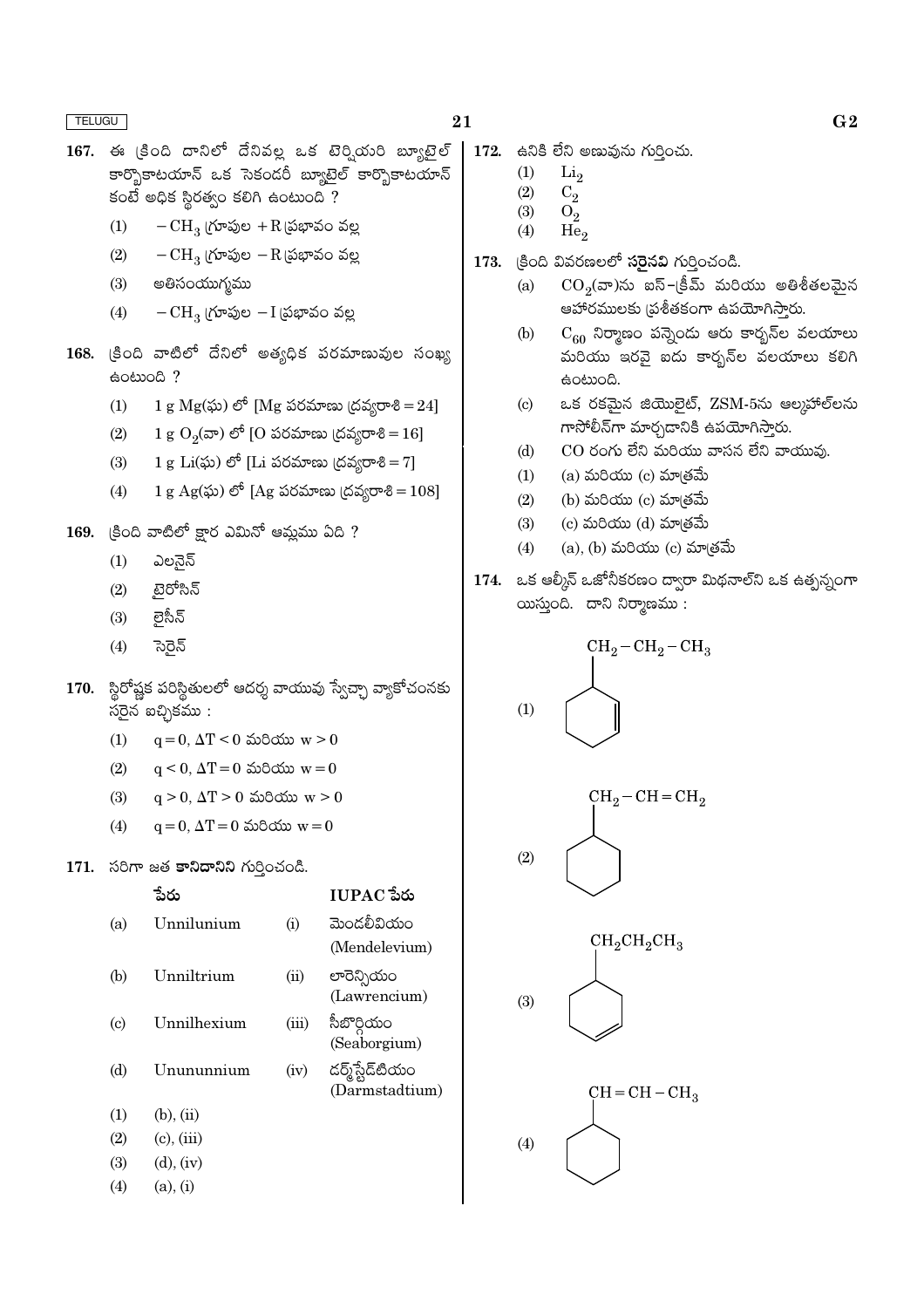$G<sub>2</sub>$ 

- 175. ఎసిటోన్ మరియు మిథైల్మెగ్నిషియం క్లోరైడ్ మధ్య చర్య తరువాత జలవిశ్లేషణ ద్వారా వచ్చేది :
	- సెకండరీ బ్యూటైల్ ఆల్కహాల్  $(1)$
	- టెర్నియరీ బ్యూటైల్ ఆల్కహాల్  $(2)$
	- ఐసోబ్యూటైల్ ఆల్కహాల్  $(3)$
	- ఐసో(పొపైల్ ఆల్మహాల్  $(4)$
- 176. ఒక స్థూపంలోని  $N_2$  మరియు Ar వాయువుల మి(శమములో  $7 g N_2$  మరియు  $8 g Ar$  ఉన్నవి. స్థూపంలోని వాయువుల మి(శమము మొత్తం పీడనం 27 bar అయిన  $N_2$  పాక్షిక పీదనము :

[ పరమాణు (దవ్యరాసులు  $(g \text{ mol}^{-1} \text{ e}^{\text{c}})$  :  $N = 14$ ,  $Ar = 40$  ఉపయోగించండి ]

- $12<sub>bar</sub>$  $(1)$
- $15<sub>bar</sub>$  $(2)$
- 18 bar  $(3)$
- $(4)$ 9 bar
- 177. ఒక చర్యలో క్రియాజనకాల గాఢతలను పెంచడం దేనిలో మార్చుకు దారి తీస్తుంది ?
	- $(1)$ చర్యోష్ణము
	- $(2)$ පරංಭ శక్తి (threshold energy)
	- తాడన పౌన:పున్యం  $(3)$
	- ఉత్తేజిత శక్తి  $(4)$
- 178.  $0.1 M NaOH \circ$ ీ $Ni(OH)_{2}$  ద్రావణీయతను కనుగొనండి.  $Ni(OH)$ <sub>2</sub> అయానిక్ లబ్ధము  $2 \times 10^{-15}$  గా యివ్వనెనది.
	- $2 \times 10^{-8}$  M  $(1)$
	- $1 \times 10^{-13}$  M  $(2)$
	- $1\times10^8\,\rm M$  $(3)$
	- $2 \times 10^{-13}$  M  $(4)$









- 180. యూరియా నీటితో చర్య జరిగి  $\bf A$  ఏర్పదుతుంది, అది వియోగము చెంది B ని యిస్తుంది.  $Cu^{2+}$  (జల) ద్వారా B ని పంపినప్పుడు ముదురు నీలి రంగు (దావణం  $\mathbf C$ ఏర్పడుతుంది. (కింది వాటిలో  $C$  ఫార్ములా ఏది ?
	- $[Cu(NH_3)_4]^{2+}$  $(1)$
	- $(2)$  $Cu(OH)<sub>2</sub>$
	- $CuCO<sub>3</sub>·Cu(OH)<sub>2</sub>$  $(3)$
	- $(4)$  $CuSO<sub>4</sub>$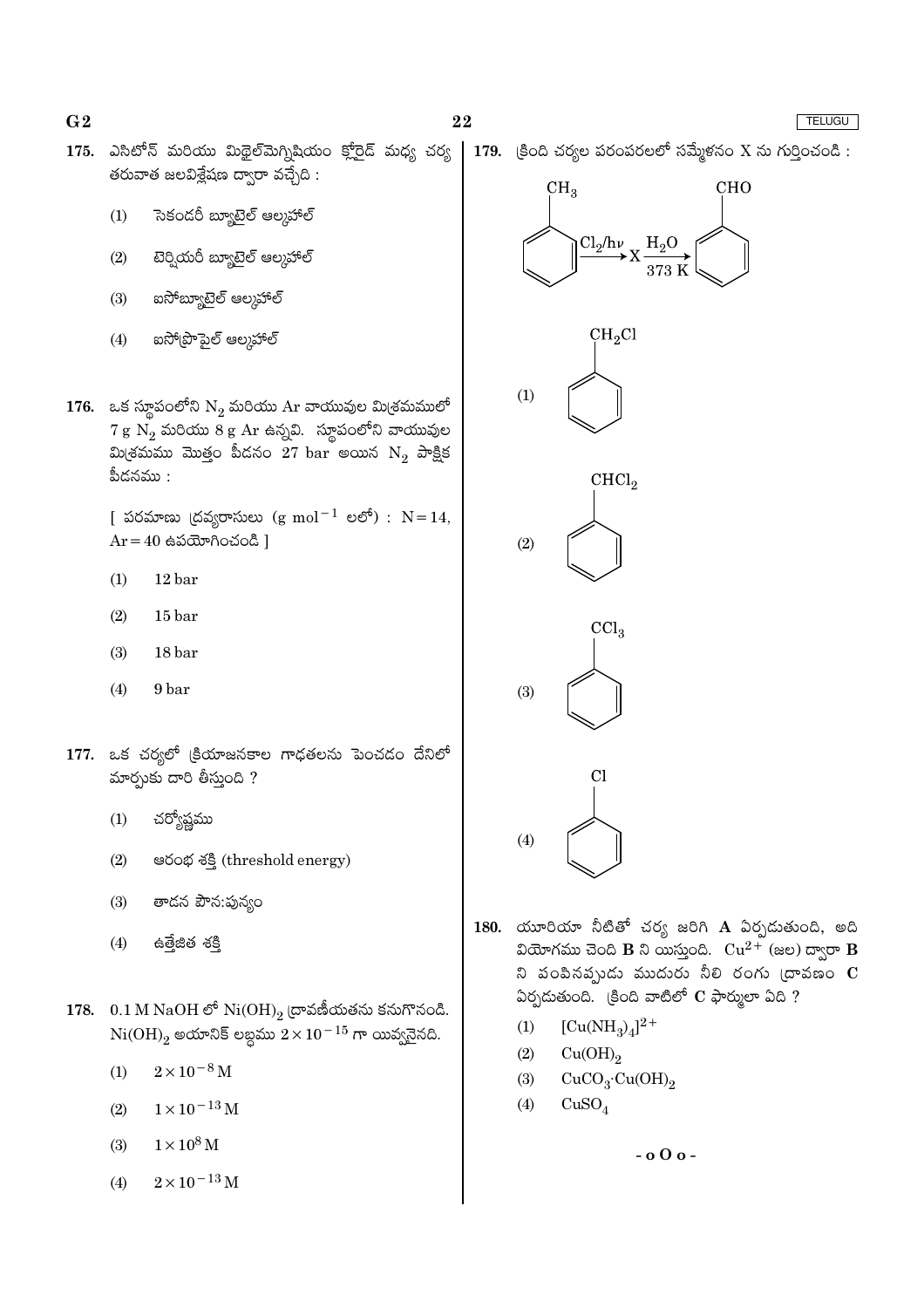Space For Rough Work / చిత్తుపని గురించి కేటాయించిన స్థలం